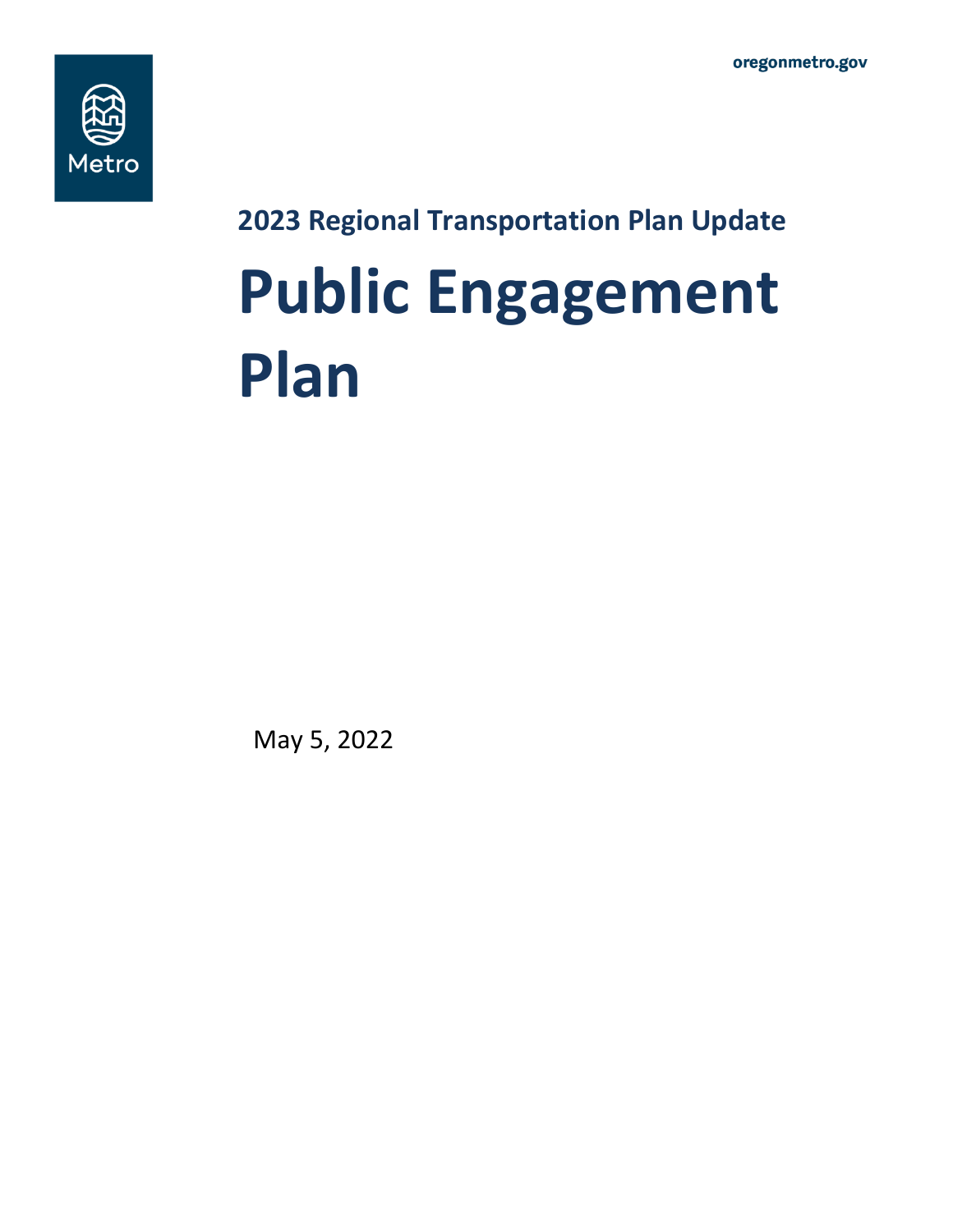#### **Metro respects civil rights**

Metro fully complies with Title VI of the Civil Rights Act of 1964 that requires that no person be excluded from the participation in, be denied the benefits of, or be otherwise subjected to discrimination on the basis of race, color or national origin under any program or activity for which Metro receives federal financial assistance.

Metro fully complies with Title II of the Americans with Disabilities Act and Section 504 of the Rehabilitation Act that requires that no otherwise qualified individual with a disability be excluded from the participation in, be denied the benefits of, or be subjected to discrimination solely by reason of their disability under any program or activity for which Metro receives federal financial assistance.

If any person believes they have been discriminated against regarding the receipt of benefits or services because of race, color, national origin, sex, age or disability, they have the right to file a complaint with Metro. For information on Metro's civil rights program, or to obtain a discrimination complaint form, visit <u>oregonmetro.gov/civilrights</u> or call 503-797-1536.

Metro provides services or accommodations upon request to persons with disabilities and people who need an interpreter at public meetings. If you need a sign language interpreter, communication aid or language assistance, call 503-797-1700 or TDD/TTY 503-797-1804 (8 a.m. to 5 p.m. weekdays) 5 business days before the meeting. All Metro meetings are wheelchair accessible. For up-to-date public transportation information, visit TriMet's website a[t trimet.org.](http://trimet.org/) 

**Metro is the federally mandated metropolitan planning organization** designated by the governor to develop an overall transportation plan and to allocate federal funds for the region.

The Joint Policy Advisory Committee on Transportation (JPACT) is a 17-member committee that provides a forum for elected officials and representatives of agencies involved in transportation to evaluate transportation needs in the region and to make recommendations to the Metro Council. The established decision-making process strives for a well-balanced regional transportation system and involves local elected officials directly in decisions that help the Metro Council develop regional transportation policies, including allocating transportation funds. Together, JPACT and the Metro Council serve as the MPO board for the region in a unique partnership that requires joint action on all MPO decisions. This means JPACT approves MPO decisions and submits them to the Metro Council for adoption. The Metro Council will adopt the recommended action or refer it back to JPACT with a recommendation for amendment.

#### **Project web site**: oregonmetro.gov/rtp

The preparation of this report was financed in part by the U.S. Department of Transportation, Federal Highway Administration and Federal Transit Administration. The opinions, findings and conclusions expressed in this report are not necessarily those of the U.S. Department of Transportation, Federal Highway Administration and Federal Transit Administration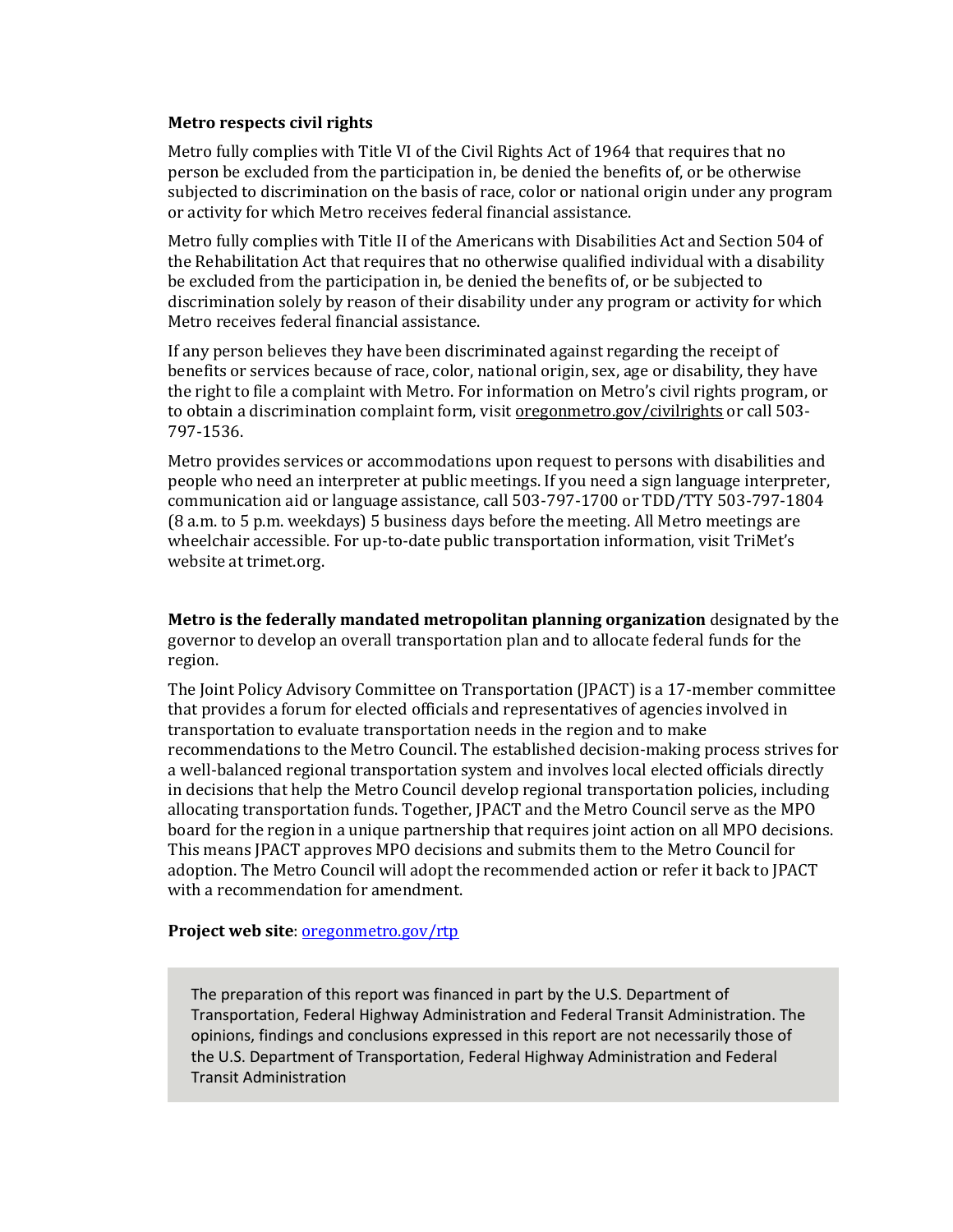# **TABLE OF CONTENTS**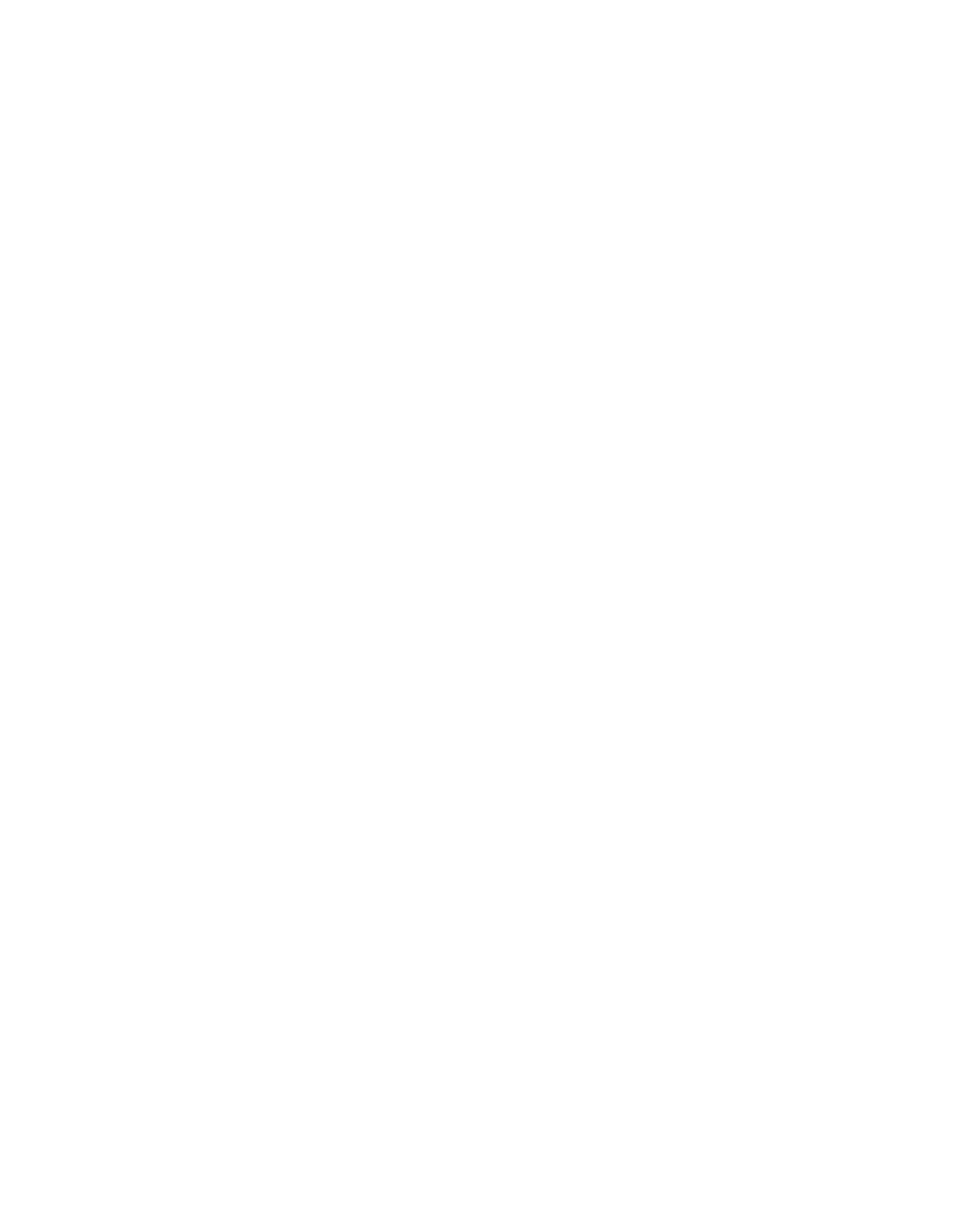## **INTRODUCTION**

The Regional Transportation Plan (RTP) shapes the future of greater Portland's transportation system – the way people and businesses get where they need to go. The RTP was last updated in 2018 with the input of thousands of people who live, work and travel across the greater Portland region. The 2018 RTP identified transportation needs and goals related to safety, equity, climate and congestion management. There have been significant successes and progress made toward our regional goals. Still, there is much to accomplish and there are new considerations given all that has changed since 2018.

We are at pivotal moment. The impacts of climate change, generations of systemic racism, economic inequities and the pandemic have made clear the need for action. The greater Portland region continues to grow, technology is changing quickly and our roads and bridges are aging. The 2023 RTP update calls for Metro to again bring together the communities of the greater Portland region to renew our shared vision and strategy for investing in a transportation system that serves everyone. It calls for strengthened and new partnerships, a commitment to collaboration and innovative ideas.

The plan will address regional challenges and areas of focus identified during the scoping phase.

## **PUBLIC ENGAGEMENT GOALS AND OBJECTIVES**

The public engagement plan supporting the 2023 RTP guides the strategic direction, approach and desired outcomes for engaging people, community-based organizations, businesses, transportation agencies and other stakeholders throughout the two-year RTP update process.

The plan describes the engagement goals, objectives, potential strategies, timeline, decision milestones, as well as metrics to measure success. The approach described in this plan is intended to support a transparent process in which all stakeholders have opportunities to provide meaningful input on the 2023 RTP. The plan is in alignment with Metro's agency wide [Strategic plan to advance racial](https://www.oregonmetro.gov/sites/default/files/2016/11/15/Strategic-plan-advance-racial-equity-diversity-inclusion-exec-summary-17063-20160613.pdf)  [equity, diversity and inclusion,](https://www.oregonmetro.gov/sites/default/files/2016/11/15/Strategic-plan-advance-racial-equity-diversity-inclusion-exec-summary-17063-20160613.pdf) the Planning and Development Departmental Strategy for Achieving Racial Equit[ypublic participation in transportation planning](https://www.oregonmetro.gov/sites/default/files/2019/02/15/PublicParticipationInTransportationPlanning.pdfhttps:/www.oregonmetro.gov/sites/default/files/2019/02/15/PublicParticipationInTransportationPlanning.pdf)  [guidea](https://www.oregonmetro.gov/sites/default/files/2019/02/15/PublicParticipationInTransportationPlanning.pdfhttps:/www.oregonmetro.gov/sites/default/files/2019/02/15/PublicParticipationInTransportationPlanning.pdf)nd federal and state requirements and expectations for effective public engagement.

The desired outcome of the engagement is to gain insight around the values, needs and priorities of the community members, community-based organizations, businesses and transportation agencies and their input on how to pay for investments to address those needs and priorities. The information gathered from engagement activities will be shared with decision-makers in a variety of ways to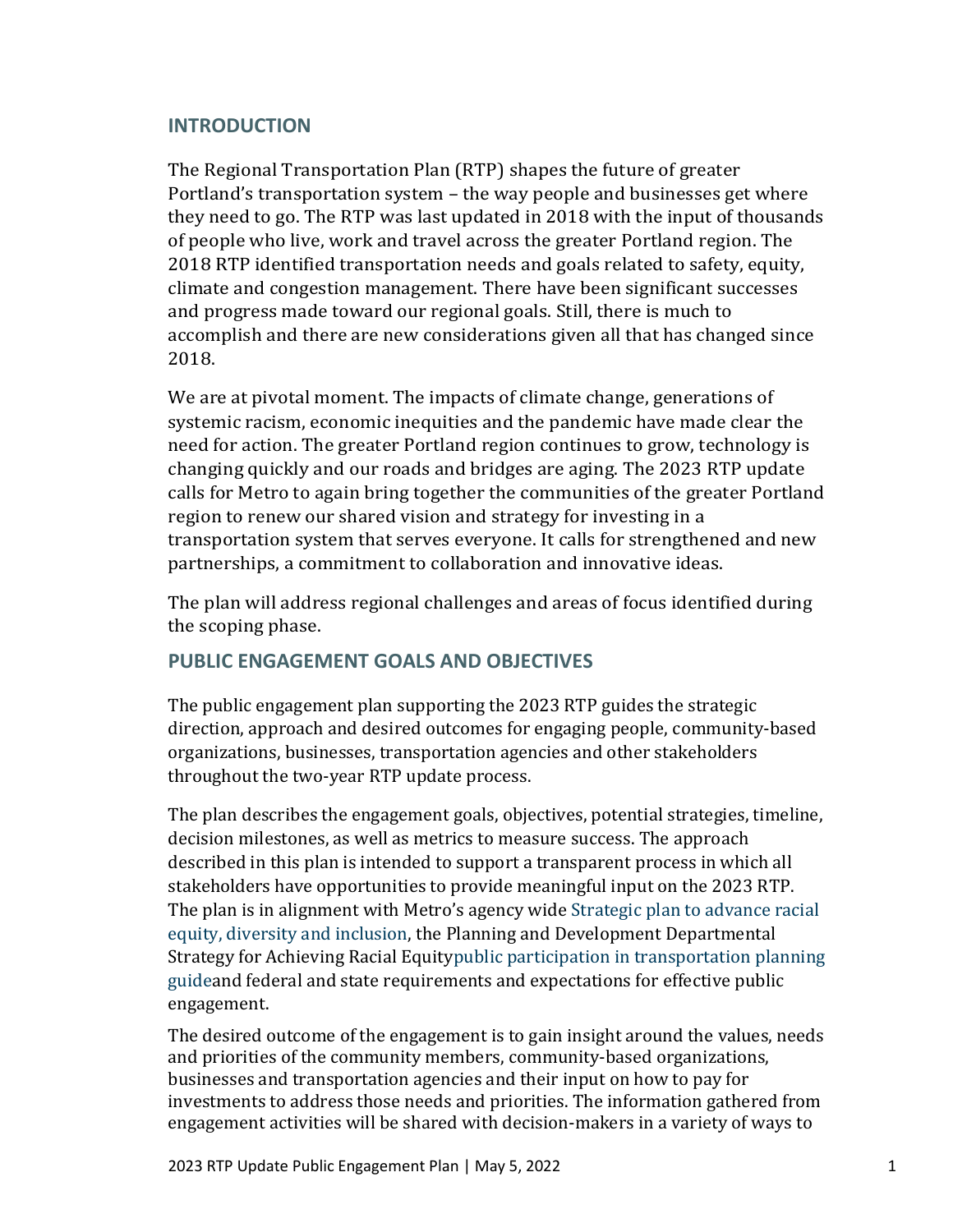ensure they have opportunity to contemplate and fully consider public input. The development of the 2023 RTP will apply a racial equity lens. This includes:

- An understanding that, due to structural racism, Black, Indigenous and other people of color (BIPOC), experience inequitable health, education, criminal justice and economic outcomes.
- A commitment to advance strategies to support and invest in Black Lives and transform systems that create or perpetuate harm.
- A commitment to redesigning and centering new programs, policies or planning efforts to benefit and support BIPOC communities so that they may thrive in our region.

Metro is committed to advancing racial equity, which centers the values of diversity, equity and inclusion in decision making and ensuring that all people in the Portland metropolitan region have the opportunity to reach their full potential.

• An understanding that a traditional approach to decision-making without a racial equity considerations will result in communities of color bearing the disproportionate impacts.

## **Public Engagement Goals**

The engagement for the 2023 RTP will provide opportunities for people across the greater Portland region to increase their understanding of how decisions about transportation in the region are made and tohave an impact on those decisions. Goals for this process include:

- Learn about the transportation needs and priorities of communities across greater Portland.
- Reflect the priorities identified through community engagement and prioritize the input provided by communities of color, the disability community and communities with limited English proficiency, in the elements of the 2023 RTP that guide investment decisions.
- Build support for and momentum to achieve community-driven objectives and build public trust in Metro's transportation planning process.
- Strengthen existing and build new partnerships with local, regional, state and federal governments, Tribes, business and community leaders, academic institutions and historically underrepresented communities including Black, Indigenous and people of color, people with disabilities, people with low incomes and people with limited English proficiency, as well as youth and older adults for sustained involvement in decisionmaking.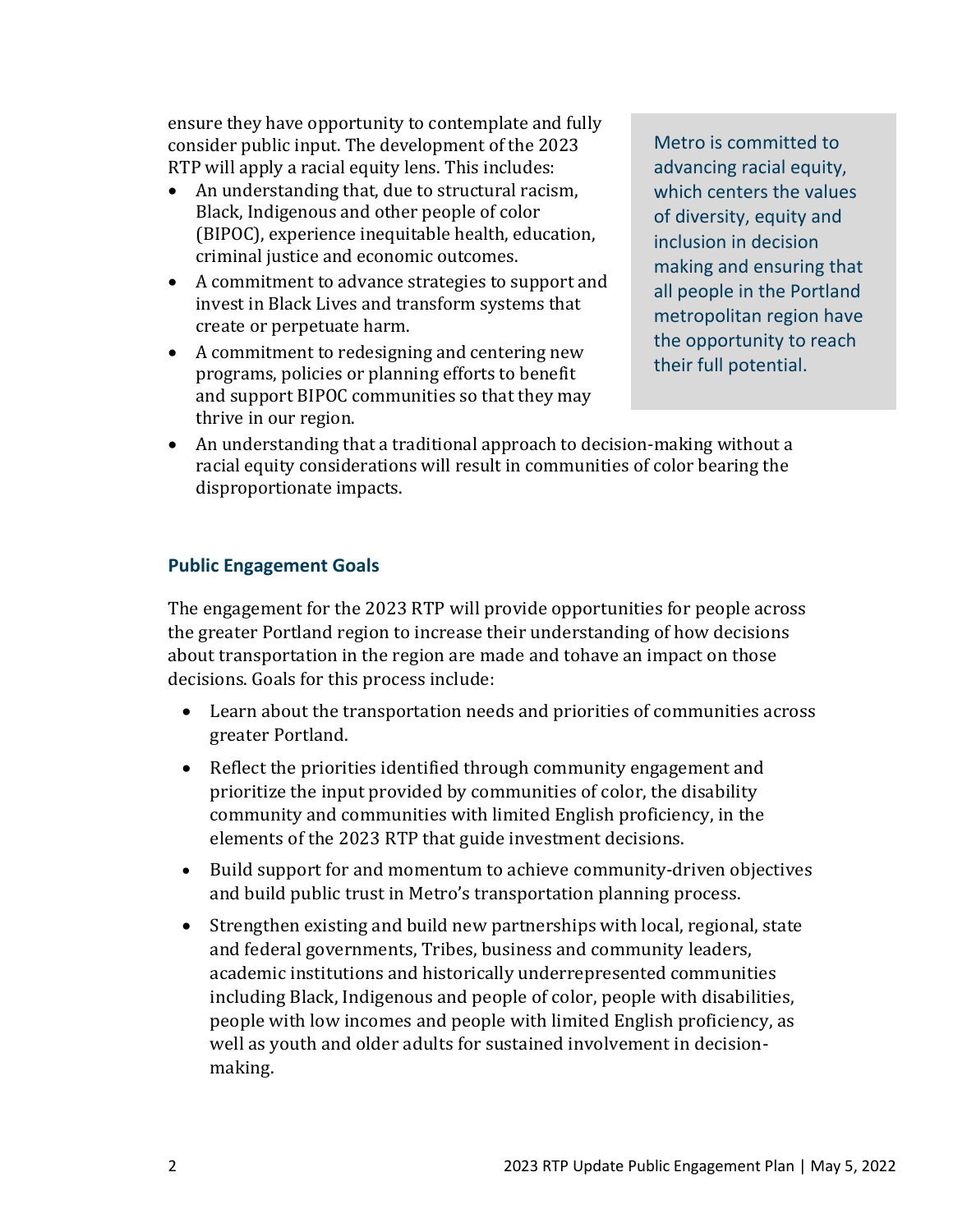**METRO ROLE** Implement a public engagement plan for the 2023 RTP update that builds on previous and concurrent engagement efforts and relationships, is informed by input from partners and the public and advances **Metro's [Strategic Plan to Advance Racial Equity, Diversity](https://www.oregonmetro.gov/strategic-plan-advance-racial-equity-diversity-and-inclusion)  [and Inclusion.](https://www.oregonmetro.gov/strategic-plan-advance-racial-equity-diversity-and-inclusion)**

#### **Public engagement objectives**

- Communicate complete, accurate, understandable and timely information to the public and partners throughout the project.
- 2. Provide inclusive, meaningful public engagement opportunities and demonstrate how input influenced the process. Clearly indicate when there are opportunities for engagements, how the public can participate and how feedback will be used going forward.
- 3. Actively seek public input prior to key milestones and share with Metro Council and regional committees in a manner that best supports the 2023 RTP decision-making process. Develop meaningful public engagement activities to generate input relevant to project milestones.
- 4. Build community capacity to participate in and make an impact on transportation policy and investment decisions during the 2023 Regional Transportation Plan and in future transportation plans, projects and decisions at both local and regional levels.
- 5. Build the capacity of regional decision makers and Metro staff to effectively translate community priorities into effective policies and actions during the 2023 Regional Transportation Plan update and into the future.
- 6. The 2023 RTP projects and policies respond to the needs and priorities of people living, working and traveling in the region.
- 7. Comply with all public participation requirements. Ensure engagement approach meets requirements as articulated in Title VI of the Civil Rights Act, the Environmental Justice Executive Order, Federal Executive Order on [Advancing Racial Equity,](https://www.whitehouse.gov/briefing-room/presidential-actions/2021/01/20/executive-order-advancing-racial-equity-and-support-for-underserved-communities-through-the-federal-government/) new [Federal Planning Emphasis Areas,](https://www.transit.dot.gov/sites/fta.dot.gov/files/2022-01/Planning-Emphasis-Areas-12-30-2021.pdf) the Federal Highway Administration's 23 Code of Federal Regulations Section 450.316, Oregon's Statewide Planning Goal 1 for citizen involvement and Metro's Public Engagement Guide.
- 8. Coordinate engagement efforts with relevant Metro and agency partner projects and programs. Incorporate engagement needs of relevant Metro projects and programs to create a coordinated effort that connects projects and programs for the public as they learn about and provide input on the 2023 RTP. Projects and programs include but are not limited to the Metropolitan Transportation Improvement Program (MTIP) and Regional Flexible Funds Allocation (RFFA) process and major planning efforts underway such as,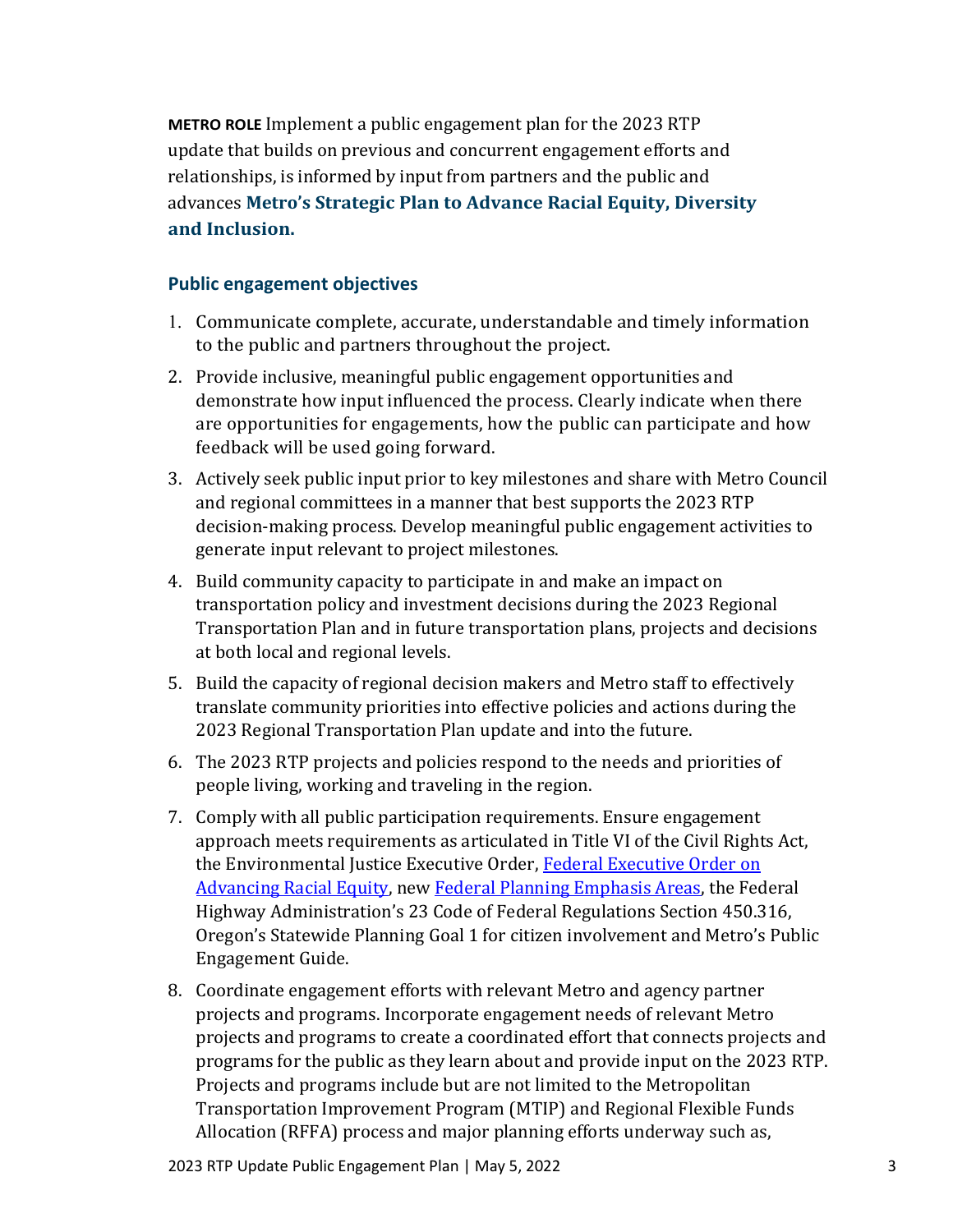updating the High Capacity Transit component of the RTP, the Westside Multimodal Improvements Study and the Tualatin Valley Highway Corridor Plan.

## **Building a plan together**

The engagement efforts will seek participation of all potentially affected and/or interested individuals, communities and organizations. To date, the project team has identified a number of stakeholders to engage in the process. The list that follows is not exhaustive and additional stakeholders will be included as the region builds a shared strategy for the 2023 Regional Transportation Plan.



- General public
- Communities historically underrepresented in the decision-making processes including Black, Indigenous and people of color (BIPOC) communities, people with low incomes and people with limited English proficiency
- Youth and older adults
- People with disabilities
- People at the intersection of multiple communities who have been historically underrepresented in the decision-making processes
- Community leaders and organizations, including community-based advocacy organizations working with historically under-represented communities, health and equity interests, environmental and land use issues and transportation advocacy groups
- Business and economic developmentinterests, including large and small employers, business organizations, associations and chambers of commerce
- Local jurisdictions and specialdistricts, including transit providers and Ports
- Advisory committees involved with partner agencies that are engaged in transportation and/or related issues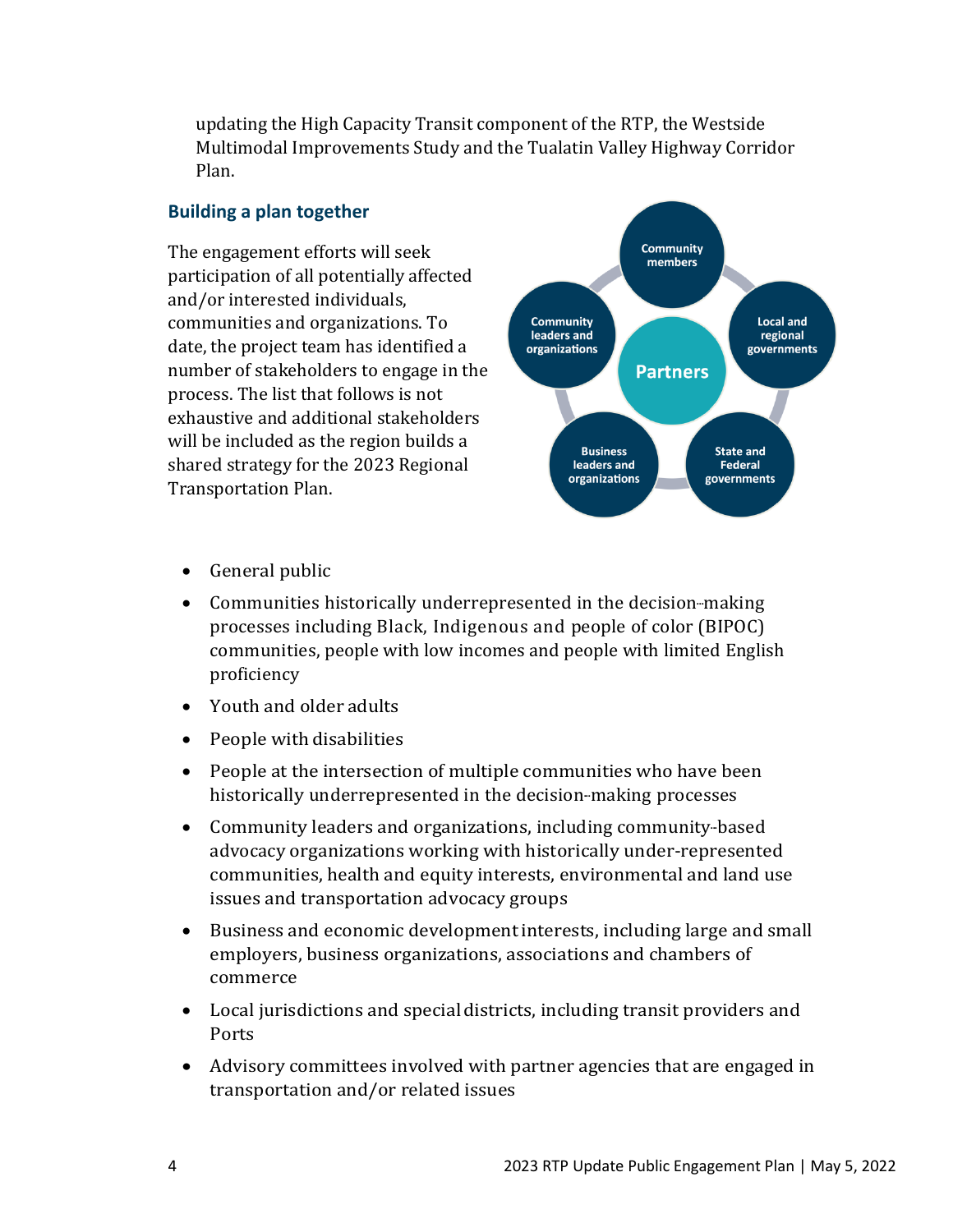- Southwest Washington Regional Transportation Council (RTC) and other Clark County governments
- Philanthropic foundations and institutions
- Native American Tribes
- Federal and state legislators and elected officials representing counties and cities in the region
- State agencies, including the Oregon Department of Environmental Quality**,** Oregon Department of Land Conservation and Development and Oregon Department of Transportation
- Federal agencies, including the Federal Highway Administration, Federal Transit Administration and the U.S. Environmental Protection Agency

#### **REGIONAL TRANSPORTATION DECISION-MAKING FRAMEWORK**

The RTP update will rely on Metro's role as the federally designated Metropolitan Planning Organization (MPO) designated by the governor for the Portland metropolitan region and its existing decision-making framework, shown below.



#### **Regional Transportation Decision-Making Framework**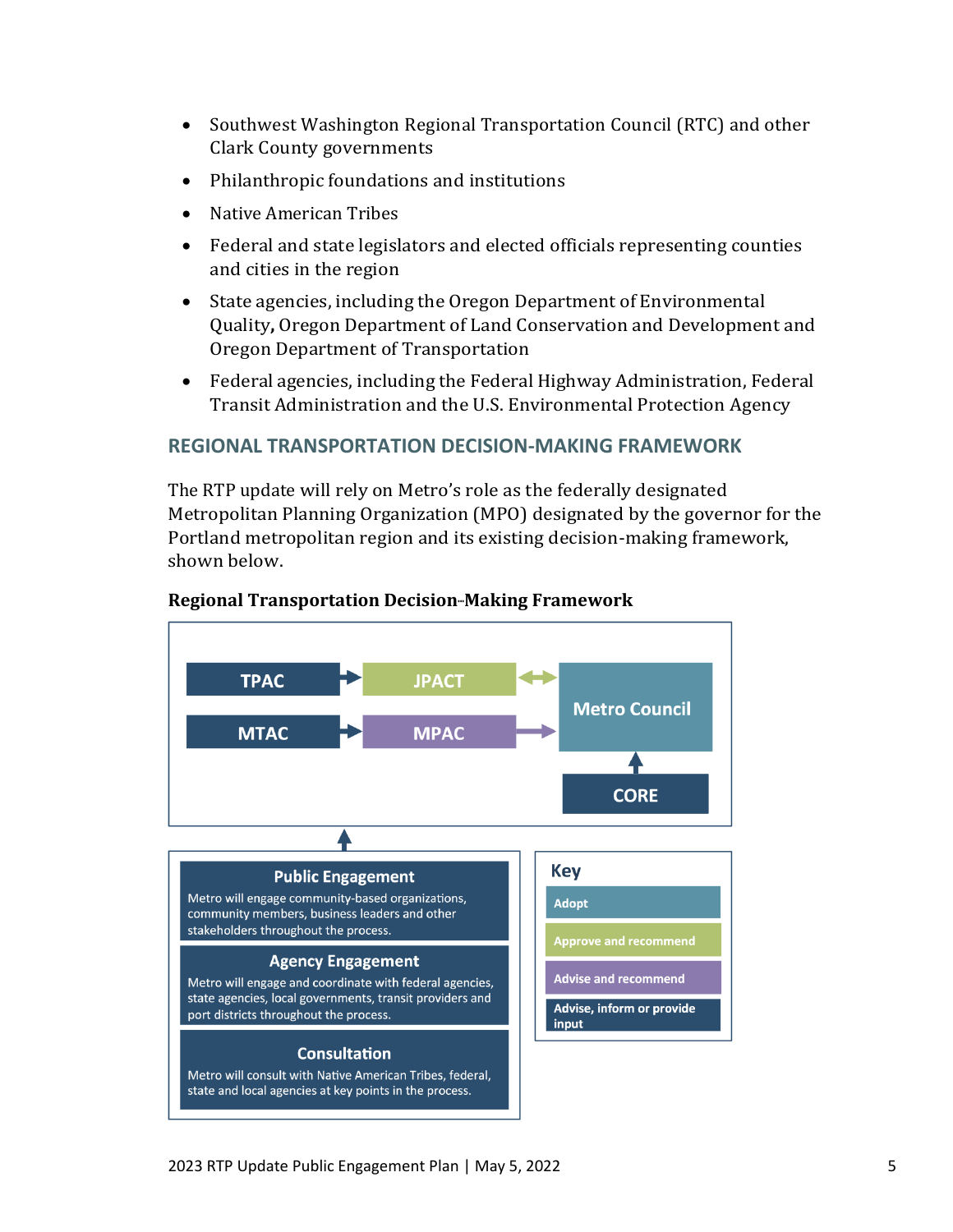The decision-making framework includes the Metro Council and five advisory committees that have varying levels of responsibility to review, provide input and make recommendations on the development of the 2023 RTP. **Integral to this decision-making process are timely opportunities for partners and the public to provide meaningful input to the Metro Council and the technical and policy advisory committees prior to key decision milestones.**

Metro's Committee on Racial Equity (CORE) advises Metro Council and staff on the implementation of the *[Strategic Plan to Advance Racial Equity, Diversity and](https://www.oregonmetro.gov/strategic-plan-advance-racial-equity-diversity-and-inclusion)  [Inclusion](https://www.oregonmetro.gov/strategic-plan-advance-racial-equity-diversity-and-inclusion)*. CORE will provide input at key points in the 2023 RTP process. CORE's input will be shared with Metro's other advisory committees for consideration.

The Metro Policy Advisory Committee (MPAC) advises and makes recommendations to the Metro Council on growth management and land use issues, including the RTP, at the policy level, and the Metro Technical Advisory Committee provides input to MPAC at the technical level.

The Joint Policy Advisory Committee on Transportation (JPACT) is a 17 member committee that provides a forum for elected officials and representatives of agencies involved in transportation to evaluate transportation needs in the region and to make recommendations to the Metro Council. The established decision-making process strives for a well-balanced regional transportation system and involves local elected officials directly in decisions that help the Metro Council develop regional transportation policies, including updating the RTP every five years. The Transportation Policy Alternatives Committee (TPAC) provides input to JPACT at the technical level.

Together, JPACT and the Metro Council serve as the MPO board for the region in a unique partnership that requires joint action on all MPO decisions. For the purposes of the RTP, JPACT approves the RTP and periodic amendments and submits these to the Metro Council for adoption. The Metro Council adopts the recommended action or refers it back to JPACT with a recommendation for amendment.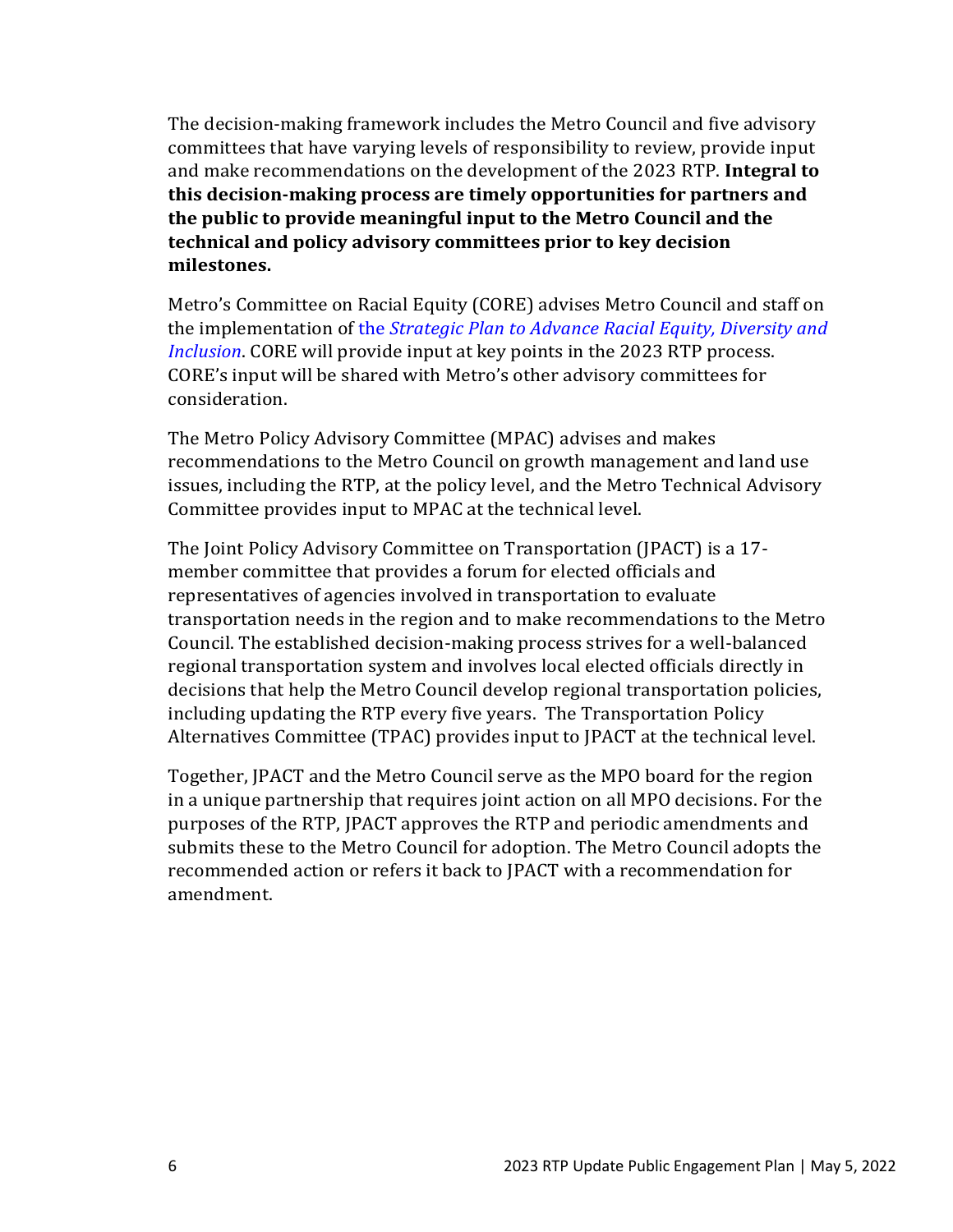## **PUBLIC ENGAGEMENT APPROACH**

The regional advisory committees will serve as the primary engagement mechanisms for collaboration and consensus building. In addition to these committees, engagement with other interested individuals, communities and organizations will continue to be an important element of the engagement strategy.

The process will employ community engagement that informs, consults or involves people based on their level of interest in the project. The project team will seek specific input using a variety of public engagement tools.

The engagement is intended to make the 2023 RTP planning process accessible and to ensure that stakeholders can have meaningful voice in the process. The approach is guided by the following engagement practices:

- 1) demonstrate how the decision-making process operates where/when to provide input and the key questions/outcomes to consider
- 2) provide outreach early enough in the decision-making process to promote meaningful opportunities for the public to shape policies and outcomes,
- 3) track how input is considered by decision makers and impacts final action or outcome of decision,
- 4) provide follow up with those who provided input about final action or outcome of decision,
- 5) seek public evaluation of engagement experience and monitors engagement of historically underrepresented communities and
- 6) adjust engagement to respond to results of evaluation.

## **ENGAGEMENT STRATEGIES**

The engagement strategies will create accessible and welcoming opportunities for community members and other stakeholders to share their experiences and ideas in order to have an impact on the 2023 RTP process. The engagement strategies outlined in this plan are intended to serve as a guide. They are informed by stakeholder input, lessons learned from recent engagement and resources available. However, the engagement strategies will be iterative and responsive to evolving relationships, feedback and changing conditions, to the extent possible. The constraints of this process, including federally designated timelines, will be acknowledged and communicated to stakeholders.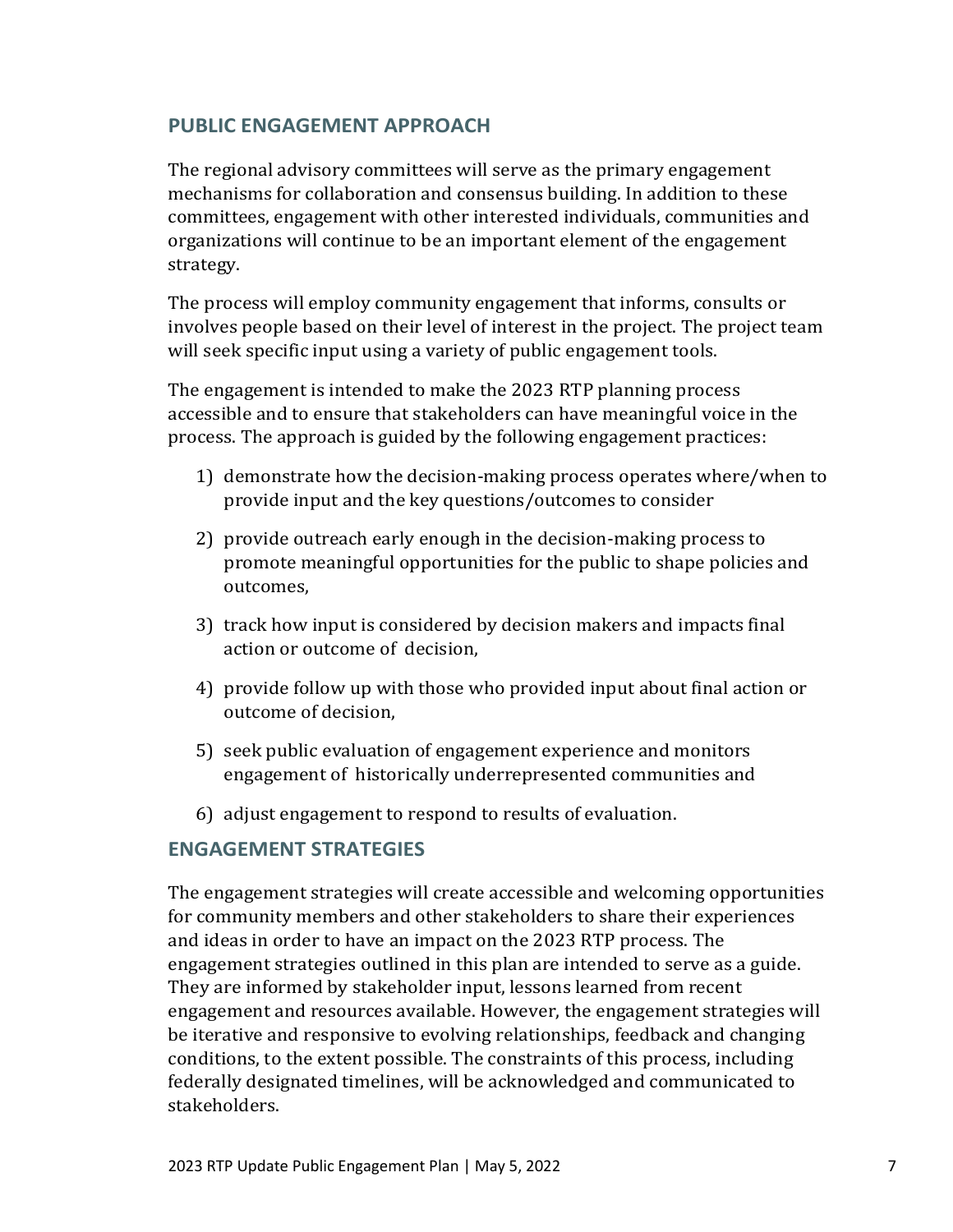Core strategies include: Interactive online engagement, Community storytelling, community partnerships, place-based conversations. The engagement activities and tools will support the implementation of these strategies.

Engagement for the 2023 RTP starts as the greater Portland area enters the third year of the COVID-19 pandemic. The pandemic has impacted the capacity of community and agencies and has changed how we do community engagement. This engagement plan assumes social distancing will continue through much of this process and emphasizes digital tools to engage stakeholders remotely. However, we will work with community based organizations, local agency partners and other community representatives to ensure community members without internet access or limited access to/familiarity with technology have opportunities to meaningfully engage in the 2023 RTP

#### **Interactive online engagement**

Online engagement will include interactive surveys, information that is concise and accessible and videos that make RTP topics and decisions pertinent and relatable. Community members will have opportunities to engage in ways that are comfortable and convenient for them. Brief and relatable information supports a more inclusive process in which participants do not need technical knowledge to engage and make an impact on the process. Staff will promote online engagement opportunities and information through the Metro news feed, social media, emails to interested parties lists, jurisdictional and community partners. Metro staff will also work with community organizations and leaders to encourage survey participation in communities that are typically under-represented among survey respondents. The extent possible, Metro will collaborate with community partners to provide a variety to survey formats (i.e. phone, translations, word documents) to reach community members and expand participation.

#### **Community storytelling**

Storytelling amplifies the voices of community members who have been historically left out of public decision-making processes and are affected by transportation policies and investment decisions. When community members tell the stories of their lived experiences they become involved in the decision-making without needing to become experts in transportation policy. Further, their stories help to ground decision-makers in the lives of the community members who they serve. Metro staff will work with community members and community partners to tell the stories of people who work in live in greater Portland. There will be two focused storytelling windows: one in spring and summer 2022 that will highlight community experiences and needs getting around. The second in early 2023 to describe the potential impact of proposed investments on people's lives.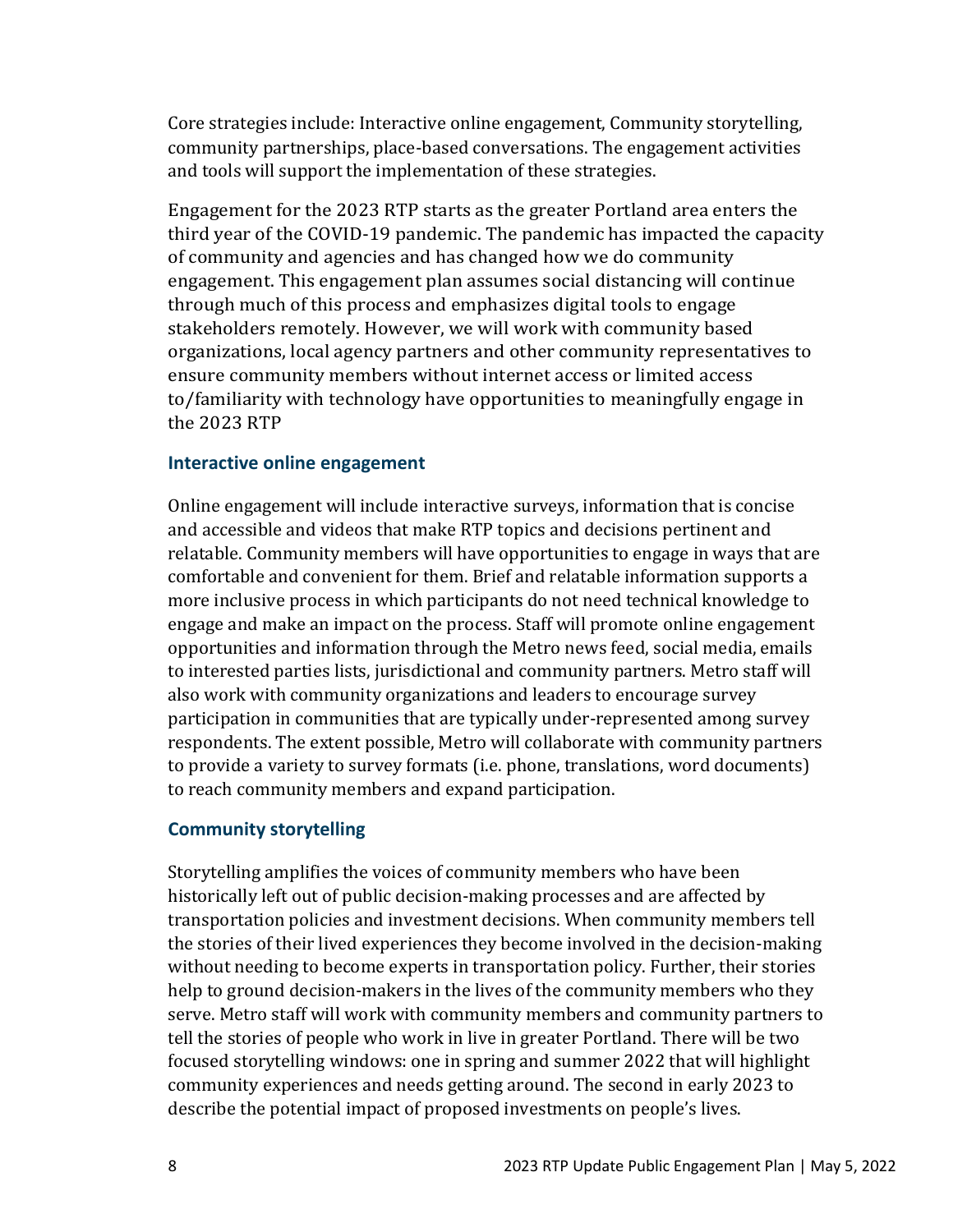Additionally, Metro staff are aware of at least two storytelling initiatives led by transportation advocacy organizations that will happen concurrently with the 2023 RTP. Staff will also look to these and other community storytelling for insights to inform the 2023 RTP.

### **Community partnerships**

Metro works with community-based organizations (CBO's) serving and expressing the perspectives of Black, Indigenous and people of color to elevate the voices of communitieis that have been historically ignored or marginalized in policy decisions. Through these partnerships, CBO's have consistently invested their expertise, leadership capacity and limited resources in working with Metro to have a meaningful impact in the policies and investments that affect their communities. Metro's relationships with CBO's continue to evolve and Metro staff and leadership continue to recognize and address the institutional structures and norms that are often barriers to Black, Indigenous and people of color, people with disabilities, people with limited English proficiency, youth and older adults being

"Metro will create policies, build systems and invest resources to break down social, historical and institutional barriers and positively transform how communities of color meaningfully engage in Metro decisions and the design of policies, programs and plans."

*– Goal B, Metro meaningfully engages communities of color*

involved in Metro discussions and decision-making spaces.

Metro will seek partnerships with three or more community-based organizations to help ensure that the needs and perspectives of communities of color and other culturally specific communities are represented in the development and implementation of the 2023 RTP. Metro seeks to work with partners to achieve the following goals:

- Ensure decision-makers learn from and include perspectives of communities of color in shaping 2023 RTP policies and investment priorities.
- Grow the capacity of communities of color to engage in regional and local transportation decisions, including future decisions beyond the 2023 RTP.
- Include multiple communities of color and culturally specific communities from across Metro's jurisdiction in the 2023 RTP.

Organizations may offer different tactics within their current programming and capacity-building plans to accomplish the partnership program's goals. Specific scopes of work will be co-created with partners once they are selected.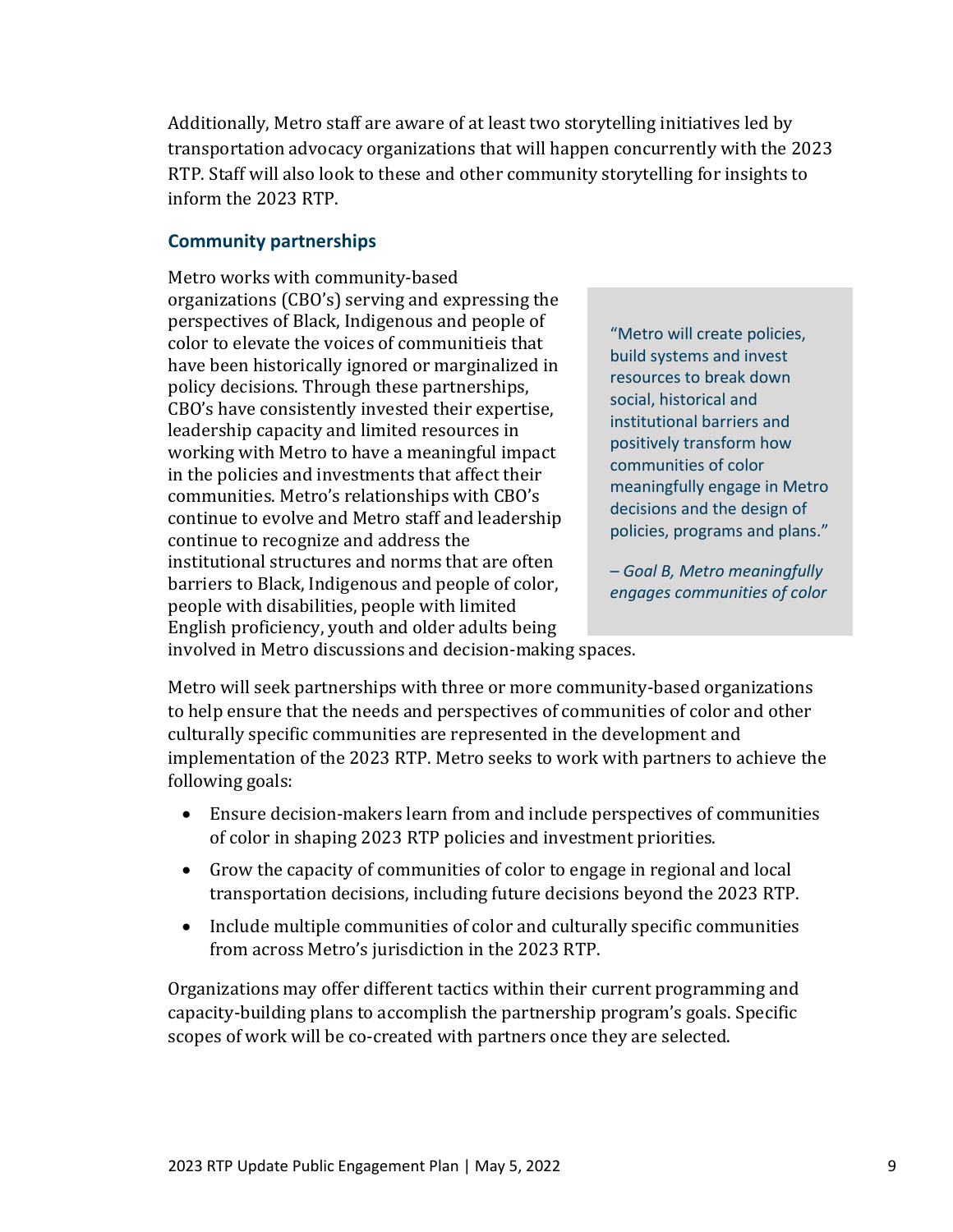#### **Place-based conversations**

Community stories, data and videos will highlight areas in the region that are ongoing priorities for investments as well as areas where investments have been made. Over the last couple years one way Metro engaged community members on transportation was through hosting Local Investment Teams. The teams included local elected officials, community members and agency staff who toured corridors across greater Portland and discussed the needs and opportunities they observed on and around some of the most heavily used roadways.

Metro staff received feedback that the Local Investment Teams were appreciated by both participants and many of the local elected officials who learned from the teams' insights and ideas. The 2023 RTP process will build on and update this approach to meet the constraints of the pandemic, expand participation of local elected officials and business leaders and use videos and interviews/community stories to highlight needs and opportunities across greater Portland.

## **ENGAGEMENT ACTIVITIES AND TOOLS**

The following describes the types of outreach and engagement tools that will be used during the development of the 2023 RTP.These tools will be timed to best leverage the needs of the RTP and its components.

- **Public Engagement Plan** (May 2022) Details outreach activities, schedule, public engagement framework and key stakeholders.
- **Comment tracking database** (Ongoing) The team will pursue a method to log all public comments, questions and concerns and respond to or coordinate a response when appropriate. The log is intended to include direct comments or comment themes from all sources, including emails, phone calls, email submissions and comments made during presentations and briefings with stakeholders.
- **Website** (Ongoing) The project website will be the primary portal for information about the project. It includes pages that describe project activities and events, the process timeline and support documents and materials. The site will host online quick polls, open houses and surveys. At any time, members of the public may submit comments through the project website's online comment tool. Staff will receive comments, coordinate responses as needed and track comments.
- **Interactive online engagement** (Ongoing) The team will use MetroQuest throughout the 2023 RTP process to reach a broad audience. Surveys will be available to the public in advance of key decision points. Participants will engage with multimedia educational content and a variety of formats for providing input including a mapping tool, ranking activities and open ended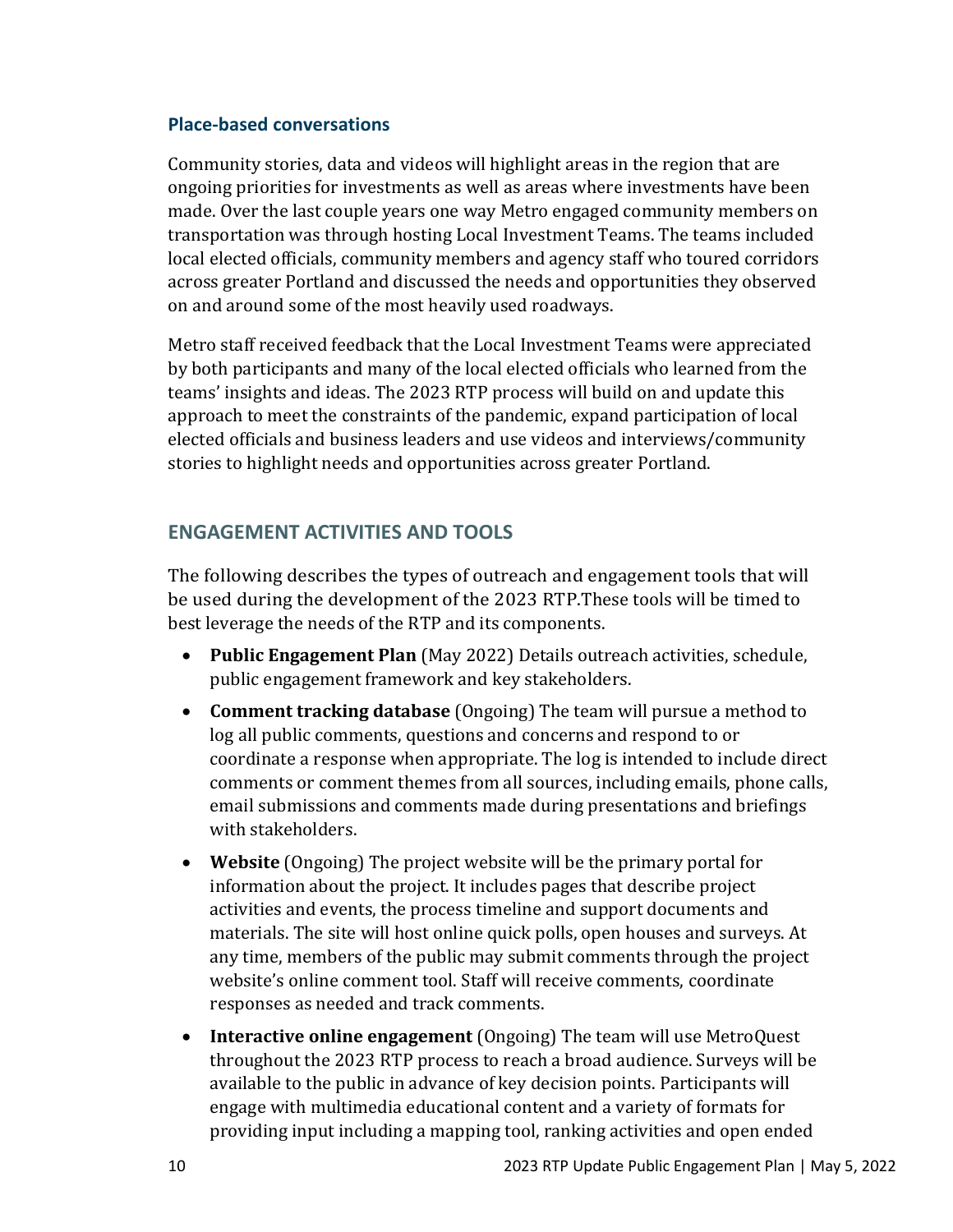comments. Engagement opportunities will be promoted widely. Translated surveys will be made available when Metro is able to work with culturally specific organizations to promote and support community members with limited English proficiency to participate. Metro will seek to collect and report demographic information as part of each survey to track whether we are hearing from a representative group of people that reflects our diverse communities and a broad range of experiences in our region.

- **Social media** (Ongoing) Metro staff will use social media, including Instagram, Twitter and Facebook, to invite members of the public to participate in online quick polls, surveys and other major public engagement activities. Social media will also be used to announce major project milestones.
- **Tribal consultations** (Ongoing) Metro will consult with Tribes in coordination with Metro's Tribal Liaison. Metro will invite Tribes to consult early in the process (Spring 2022). In this invitation, Metro will seek feedback on how Tribes would like to be involved in the 2023 RTP process. Activities could include: email updates, in-person briefings, individual or group consultation meetings (~spring 2022) and an invitation to consult during the public comment period (July- Nov 2023). Metro will document this consultation process as a framework for future consultations.
- **Regulatory and resource agency consultations** (Ongoing) The project team will consult with regulatory, natural resource and other public agencies and stakeholders, including ODOT, DLCD, FHWA, FTA, OHA and others identified during the scoping process. Activities will include: email updates, in-person briefings, offering two group consultation meeting opportunities to provide feedback (~spring 2022 and an invitation to consult during the public comment period (July- Nov 2023).
- **Engagement toolkits** with informational materials, presentations and discussion questions will be made available for Metro Councilors, JPACT members, jurisdictional partners, community organizations and other interested parties to engage constituents in advance of key decision points.
- **Storytelling, project newsfeeds and emails** (Ongoing) Metro staff will develop stories, videos, newsfeeds and emails to provide information about key milestones and to invite the public to participate in engagement opportunities. The stories and newsfeeds will also be important tools for audiences to learn about the people and places that make up the region and related transportation needs and priorities. The project will maintain an interested parties email list that will be an ongoing feature of the public engagement effort.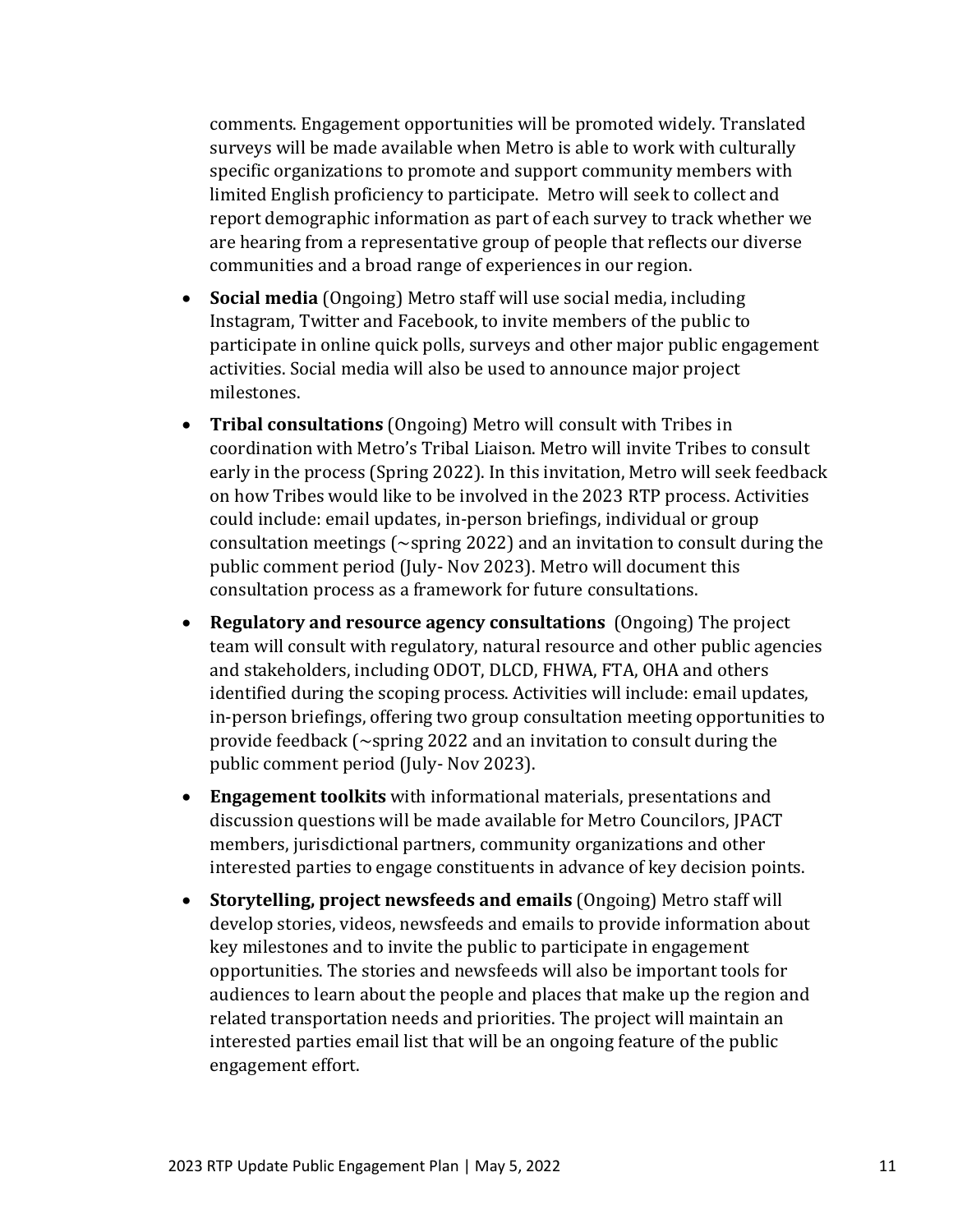It is expected that newsfeeds and email updates will be developed during these key points:

- o Introduction and announcement of the project
- o Invitation to participate in online surveys
- o Refinement of RTP goals, objectives and performance targets
- o Identification of transportation needs and priorities
- o Development of a shared investment strategy and action plan
- **Joint Policy Advisory Committee on Transportation workshops** (spring, summer and fall 2022 and spring 2023) will provide space for JPACT members to discuss policy priorities, consider public input and provide policy feedback to the Metro Council on specific topic areas.
- **Community Leaders Forums** (ongoing) will be held in advance of major decision points to hear priorities and concerns from community leaders and receive feedback about the RTP process. The forums are also intended to hold space for community leaders to coordinate and build relationships around regional transportation policy.
- **Policy in Action Expert Panels** (Spring Summer 2022) The project team will develop expert panels to hear from national leaders and foster regional collaboration on topics such as modeling the impact of transportation on climate change and measures of mobility.
- **RTP Informational Sessions** (Spring Summer 2022) The project team will offer interactive informational sessions that orient community members to the RTP process, why it's important and how to read and work with the RTP project list. The purpose of these events is to increase transparency and support interested individuals in effectively engaging with the RTP, with a focus on involvement in the development of the project list and understanding the life of a project before and after the RTP.
- **Agency and jurisdictional engagement** (Ongoing) Metro Council and staff will engage agencies and local governments through Metro Council formal advisory committees, standing meetings of county-level coordinating committees, joint TPAC/MTAC workshops, TPAC workshops, TransPort Subcommittee to TPAC, the SW Washington Regional Transportation Council and other means. Metro Council will also provides updates as part of Metro updates to city councils and other policy bodies throughout the project. In addition to this engagement, the High Capacity Transit Strategy Update will also form a transit work group including agency and local government representatives from SMART, Portland Streetcar, City of Portland, Clackamas County, Multnomah County, Washington County, ODOT, C-TRAN and SW RTC that will meet regularly to share work and provide input on key project elements. Metro invites jurisdictions and agencies to share local community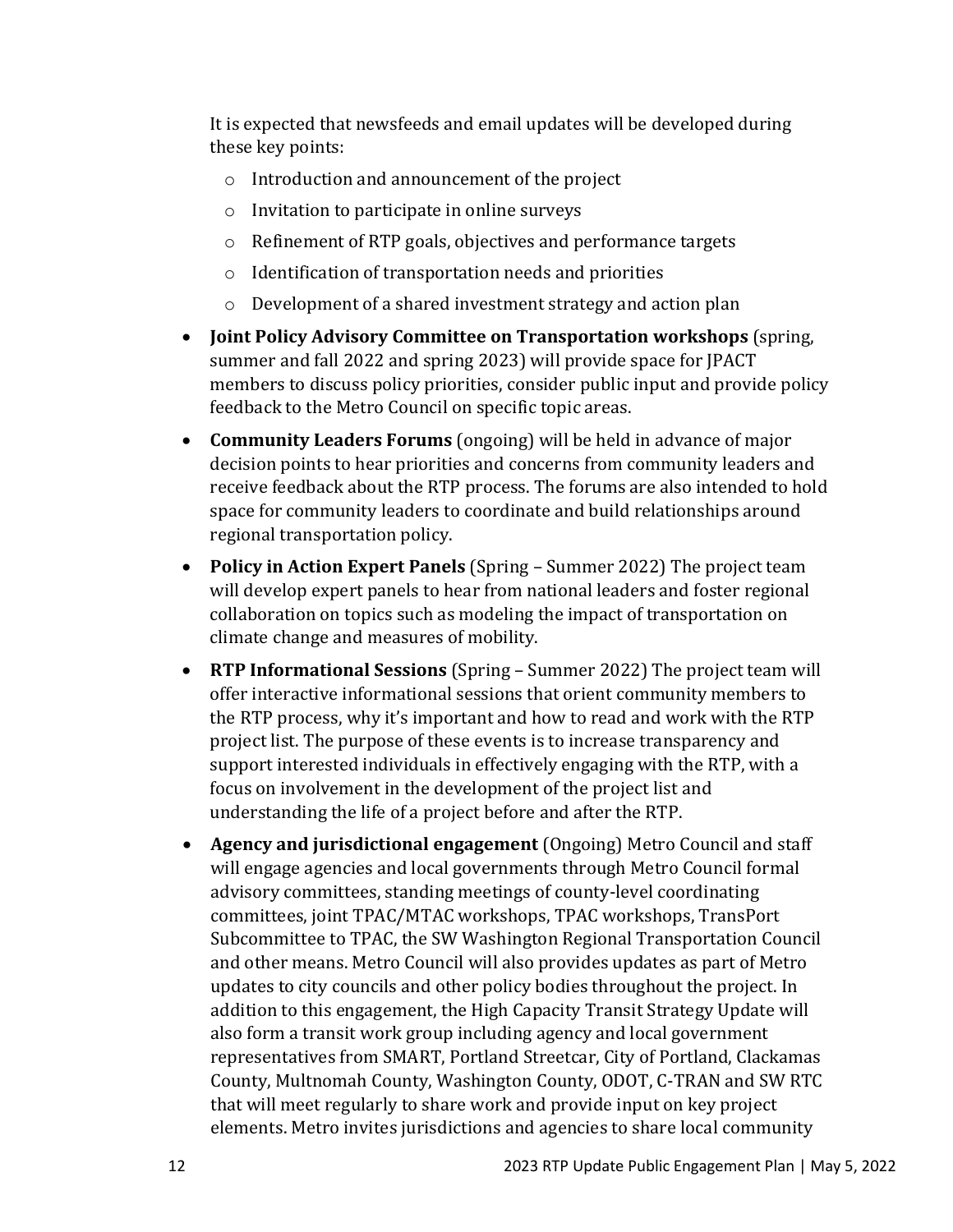needs and priorities that staff and leaders have heard from engagement on recent Transportation System Plans and other initiatives.

- **Individual and small group stakeholder meetings and briefings** (Ongoing) Metro Council and staff will provide updates to stakeholders throughout the project and will have discussions at standing meetings of community groups and organizations and other stakeholders who have an interest in the project. This will include briefings and discussions with elected officials, businesses, business and economic development groups (including two business roundtables), community-based groups and organizations. The project team will also seek to coordinate with agency partners in order to engage existing advisory committees that advise jurisdictions and transportation agencies on transportation, community needs and equity. The project team will seek opportunities to co-convene meetings with community and business partners. The purpose of these meetings will be to provide updates, share information and to solicit input on key elements of the project. For the High Capacity Transit Strategy Update in particular, Metro staff will seek to work with community groups to hold workshops in each county for the purpose of providing input on the system vision.
- **Publication**s (Ongoing) Fact sheets, project updates and other materials will be developed to describe the RTP update, as well as to describe specific topical components of the project, such as transportation equity, finance and climate and specific aspects of the update at key milestones. The materials will be distributed at briefings and meetings. Summary reports documenting the results and findings of major tasks will also be developed and made available on Metro's website and meeting presentations.
- **Public comment reports** (Ongoing) Throughout the process, the project team will document all public involvement activities and key issues raised through the process.
- **Final public comment report** (Summer 2023) A public comment report will be compiled and summarized at the end of the formal public comment period.
- **Metro Council public hearings** (Fall 2023) Hearings will be hosted by the Metro Council as part of regular meetings as part of the final adoption process.
- **Final public engagement summary report** (Fall 2023) A final summary report containing a complete evaluation and overview of the engagement effort, including a discussion of the successes and potential areas for improvement will be created at the end of the process.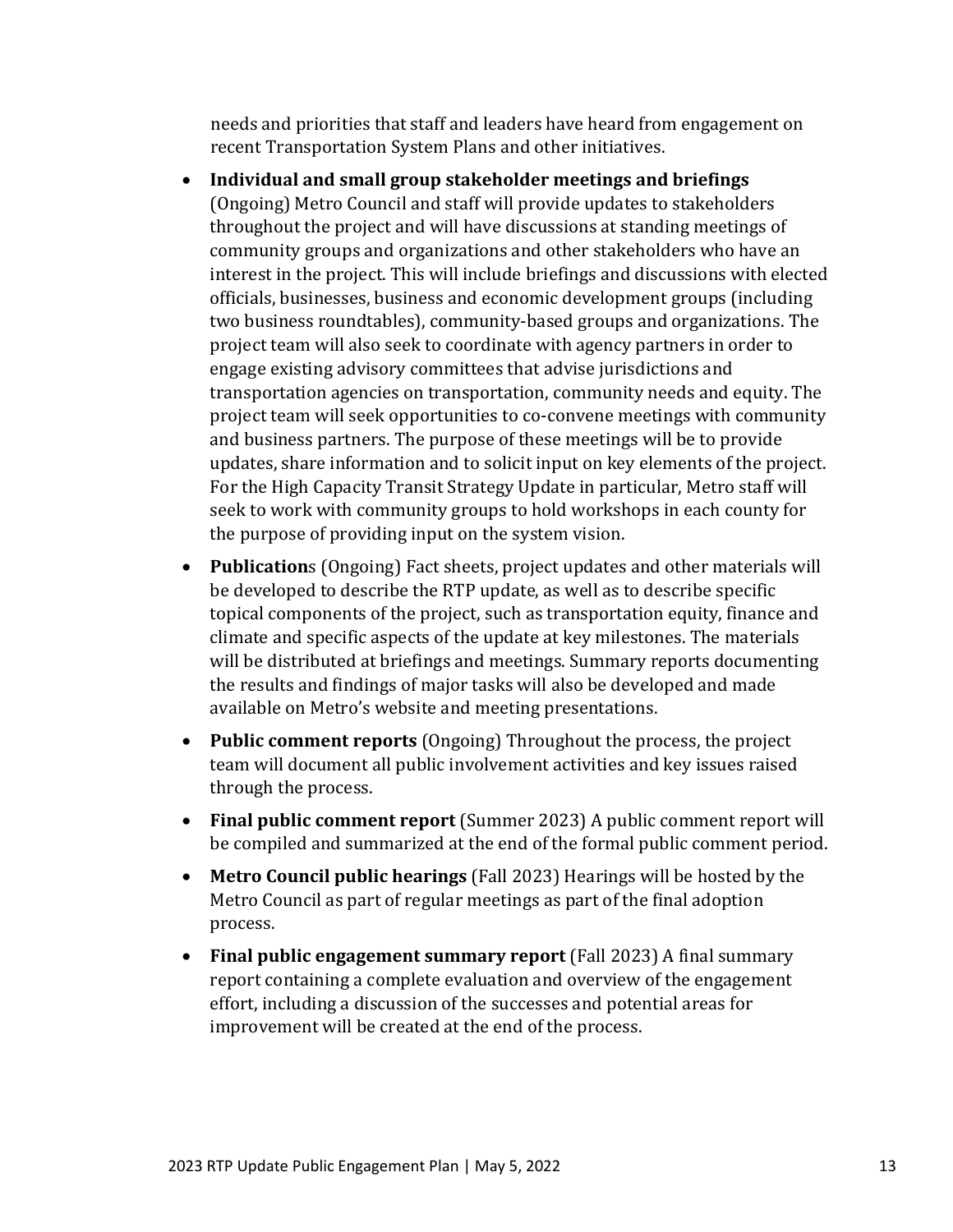#### **2023 RTP timeline**

From May 2022 to November 2023, the Metro Council and staff will engage the public and local, regional and state partners to update the Regional Transportation Plan. The 2023 RTP update will be completed in five phases.



#### **Timeline for the 2023 Regional Transportation Plan Update**

#### **Ongoing engagement opportunities (May 2022 – November 2023)**

The project webpage [\(www.oregonmetro.gov/rtp\)](https://www.oregonmetro.gov/public-projects/2023-regional-transportation-plan) will be the primary portal for information and engagement throughout the process. Comments may be submitted via email at any time in the process. The project team will respond to comments as needed and track comments and responses through an ongoing database.

#### **Engagement points (May 2022 – November 2023)**

There are multiple milestones and decision points through the development of the 2023 RTP. Using the tools outlined below, the project team will facilitate a dialogue between the public and decision-makers that will ensure that decision-makers are considering and addressing the recommendations and concerns of the public and that the public understands the policies being considered in the 2023 RTP. The project team expects to engage the community in each phase of the 2023 RTP process.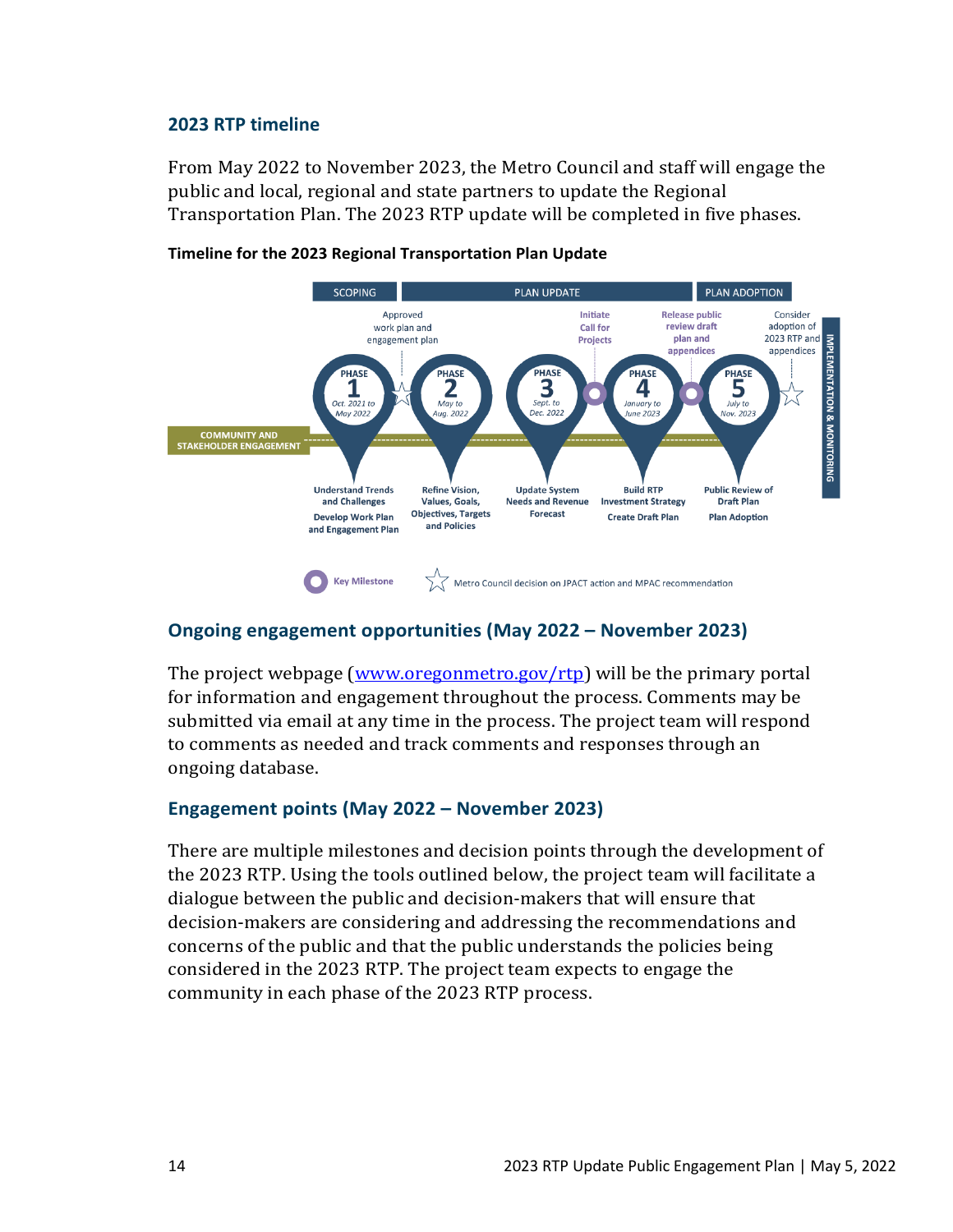# **Summary of planning and engagement activities and key project milestones**

| When                                                              | <b>What</b>                                                                                                                                                                                                                                                                                                                                                                                                                                                                                                                                                                                                                                                                                                                                                                                                                                                                                                                                                                                                                                                                                                                                                                                                                                                               |  |  |  |
|-------------------------------------------------------------------|---------------------------------------------------------------------------------------------------------------------------------------------------------------------------------------------------------------------------------------------------------------------------------------------------------------------------------------------------------------------------------------------------------------------------------------------------------------------------------------------------------------------------------------------------------------------------------------------------------------------------------------------------------------------------------------------------------------------------------------------------------------------------------------------------------------------------------------------------------------------------------------------------------------------------------------------------------------------------------------------------------------------------------------------------------------------------------------------------------------------------------------------------------------------------------------------------------------------------------------------------------------------------|--|--|--|
| <b>Phase 1: Scoping</b><br>Oct. 2021 to May 2022                  | Develop a shared understanding of trends and challenges facing the region<br>and priorities for the update to address                                                                                                                                                                                                                                                                                                                                                                                                                                                                                                                                                                                                                                                                                                                                                                                                                                                                                                                                                                                                                                                                                                                                                     |  |  |  |
| <b>Milestone:</b>                                                 | MPAC makes recommendation to the Metro Council                                                                                                                                                                                                                                                                                                                                                                                                                                                                                                                                                                                                                                                                                                                                                                                                                                                                                                                                                                                                                                                                                                                                                                                                                            |  |  |  |
| April/May 2022                                                    | JPACT and the Metro Council consider adoption of the work plan and public<br>engagement plan                                                                                                                                                                                                                                                                                                                                                                                                                                                                                                                                                                                                                                                                                                                                                                                                                                                                                                                                                                                                                                                                                                                                                                              |  |  |  |
| Phase 2: Data and<br><b>Policy Analysis</b><br>May to August 2022 | Planning Focus: Refine the plan's vision, goals, objectives, performance<br>targets and policies; update data and analysis tools to support process.<br>Engagement Focus: Refine vision, goals, objectives, and shape key policy<br>updates to inform the Needs Assessment in Ph. 3 and Call for Projects in Ph. 4.<br>Refine criteria for evaluating and prioritizing projects and educate about<br>opportunities and constraints for stakeholders to influence Ph. 4 Call for<br>Projects process.<br>Launch community partnerships<br>Metro Councilor engagement with constituents, including city councils<br>Policy-maker topic-specific workshops<br>TPAC/MTAC workshops<br><b>TPAC</b> workshops<br>$\bullet$<br>Expert panel discussions on measuring impact of transportation on<br>$\bullet$<br>climate and measures of mobility to inform targets<br>Regional transportation tools and data workshop(s)<br>Small group stakeholder meetings<br>$\bullet$<br>RTP informational sessions<br>Presentations and discussions at county-level coordinating committees<br>$\bullet$<br>and regularly scheduled TPAC, JPACT, MTAC, MPAC and Metro Council<br>meetings<br>Note: RFFA public comment is planned for May 2022. Public input could help<br>inform Phase 3. |  |  |  |
| <b>Milestone:</b><br>August 2022                                  | No action taken                                                                                                                                                                                                                                                                                                                                                                                                                                                                                                                                                                                                                                                                                                                                                                                                                                                                                                                                                                                                                                                                                                                                                                                                                                                           |  |  |  |
| Phase 3: Revenue and<br><b>Needs Analysis</b><br>September to     | Planning Focus: Update regional transportation needs and revenue forecast<br>to guide updating the RTP project and program priorities.<br>Engagement Focus: Community engagement to identify needs, priority                                                                                                                                                                                                                                                                                                                                                                                                                                                                                                                                                                                                                                                                                                                                                                                                                                                                                                                                                                                                                                                              |  |  |  |
| December 2022                                                     | project types and project locations.<br>Video tours of needs and successes featuring community priorities for<br>types of investments across the region (e.g. safety-lights, bus stops in<br>underserved areas) and priority geographies (e.g. urban arterials such as<br>82nd, Tualatin Valley Highway and Sunrise Corridor) (video tours could be<br>combined with community stories)<br>Community stories: multimedia story telling that elevates lived<br>experiences of community members from across the region to deepen<br>understanding of system needs and inform the investment strategy.<br>Online interactive survey that invites input on place-based and system<br>wide needs<br>Business roundtable meeting<br>Community partner engagement<br>Policy-maker topic-specific workshops                                                                                                                                                                                                                                                                                                                                                                                                                                                                      |  |  |  |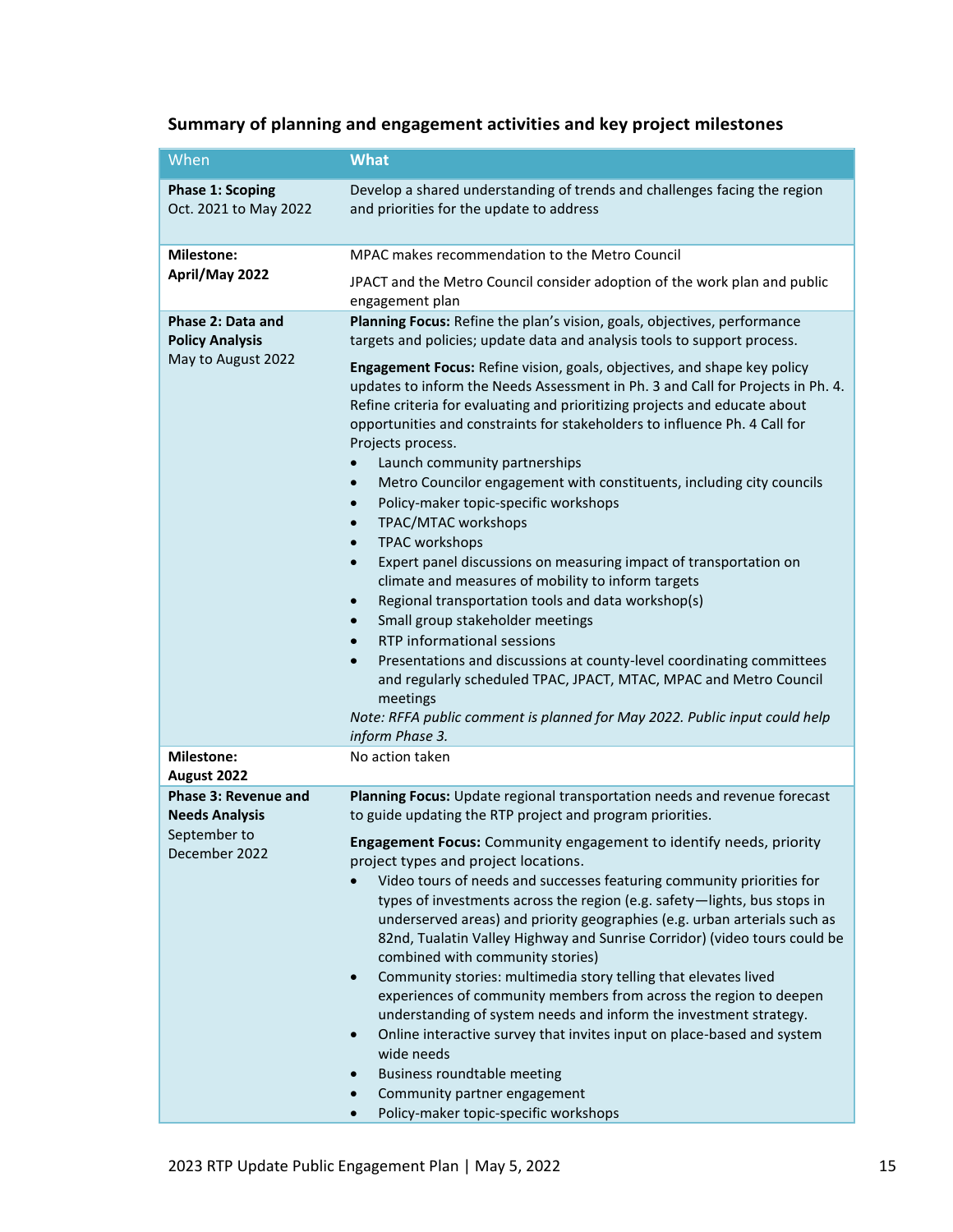| When                                                                            | <b>What</b>                                                                                                                                                                                                                                                                                                                                                                                                                                                                                                                                                                                                                                                                                                                            |  |  |
|---------------------------------------------------------------------------------|----------------------------------------------------------------------------------------------------------------------------------------------------------------------------------------------------------------------------------------------------------------------------------------------------------------------------------------------------------------------------------------------------------------------------------------------------------------------------------------------------------------------------------------------------------------------------------------------------------------------------------------------------------------------------------------------------------------------------------------|--|--|
|                                                                                 | TPAC/MTAC workshops<br>$\bullet$<br><b>TPAC workshops</b><br>$\bullet$<br>Small group stakeholder meetings<br>$\bullet$<br>Presentations and discussions at county-level coordinating committees<br>$\bullet$<br>and regularly scheduled TPAC, JPACT, MTAC, MPAC and Metro Council<br>meetings                                                                                                                                                                                                                                                                                                                                                                                                                                         |  |  |
| <b>Milestone:</b><br>January 2023                                               | Initiate Call for Projects                                                                                                                                                                                                                                                                                                                                                                                                                                                                                                                                                                                                                                                                                                             |  |  |
| <b>Phase 4: Build RTP</b><br><b>Investment Strategy</b><br>January to June 2023 | Planning Focus: Update regional project and program priorities and prepare<br>a draft plan and appendices.<br>Engagement Focus: Communities and stakeholders consider projects<br>and tradeoffs. Metro will give feedback to transportation agency partners<br>on these projects based on their ability to advance regional goals with a<br>focus on climate, equity, safety and mobility<br>Online interactive survey that explores investment priorities and for<br>$\bullet$<br>input on preferred priorities<br>Community partner-led engagement<br>$\bullet$<br>Community leaders forum<br>$\bullet$<br>TPAC/MTAC workshops<br>$\bullet$<br><b>TPAC workshops</b><br>$\bullet$<br><b>Business roundtable meeting</b><br>$\bullet$ |  |  |
|                                                                                 | Small group stakeholder meetings, with focus on bridging community<br>$\bullet$<br>leaders, business leaders and other interested members of the public<br>with the decision-making bodies-MPAC, JPACT and Metro Council<br>Presentations and discussions at county-level coordinating committees<br>$\bullet$<br>and regularly scheduled TPAC, JPACT, MTAC, MPAC and Metro Council<br>meetings                                                                                                                                                                                                                                                                                                                                        |  |  |
| <b>Milestone:</b><br><b>July 2023</b>                                           | Release draft 2023 RTP for public review                                                                                                                                                                                                                                                                                                                                                                                                                                                                                                                                                                                                                                                                                               |  |  |
| <b>Phase 5: Public Review</b><br>and Plan Adoption<br>July to November 2023     | Planning Focus: Conduct 45-day public comment period<br>Engagement Focus: Receive feedback on Draft 2023 RTP (and its<br>components)<br>Online interactive survey<br>$\bullet$<br>Tribe and agency consultations<br>At least two public hearings<br>TPAC/MTAC workshops<br><b>TPAC workshops</b><br>Presentations and discussions at county-level coordinating committees<br>$\bullet$<br>and regularly scheduled TPAC, JPACT, MTAC, MPAC and Metro Council<br>meetings                                                                                                                                                                                                                                                                |  |  |
| <b>Milestone:</b><br>November 2023                                              | MPAC makes recommendation to the Metro Council<br>JPACT and the Metro Council consider adoption of the 2023 Regional<br>Transportation Plan (and its components) for submittal to DLCD and U.S.<br>DOT.                                                                                                                                                                                                                                                                                                                                                                                                                                                                                                                                |  |  |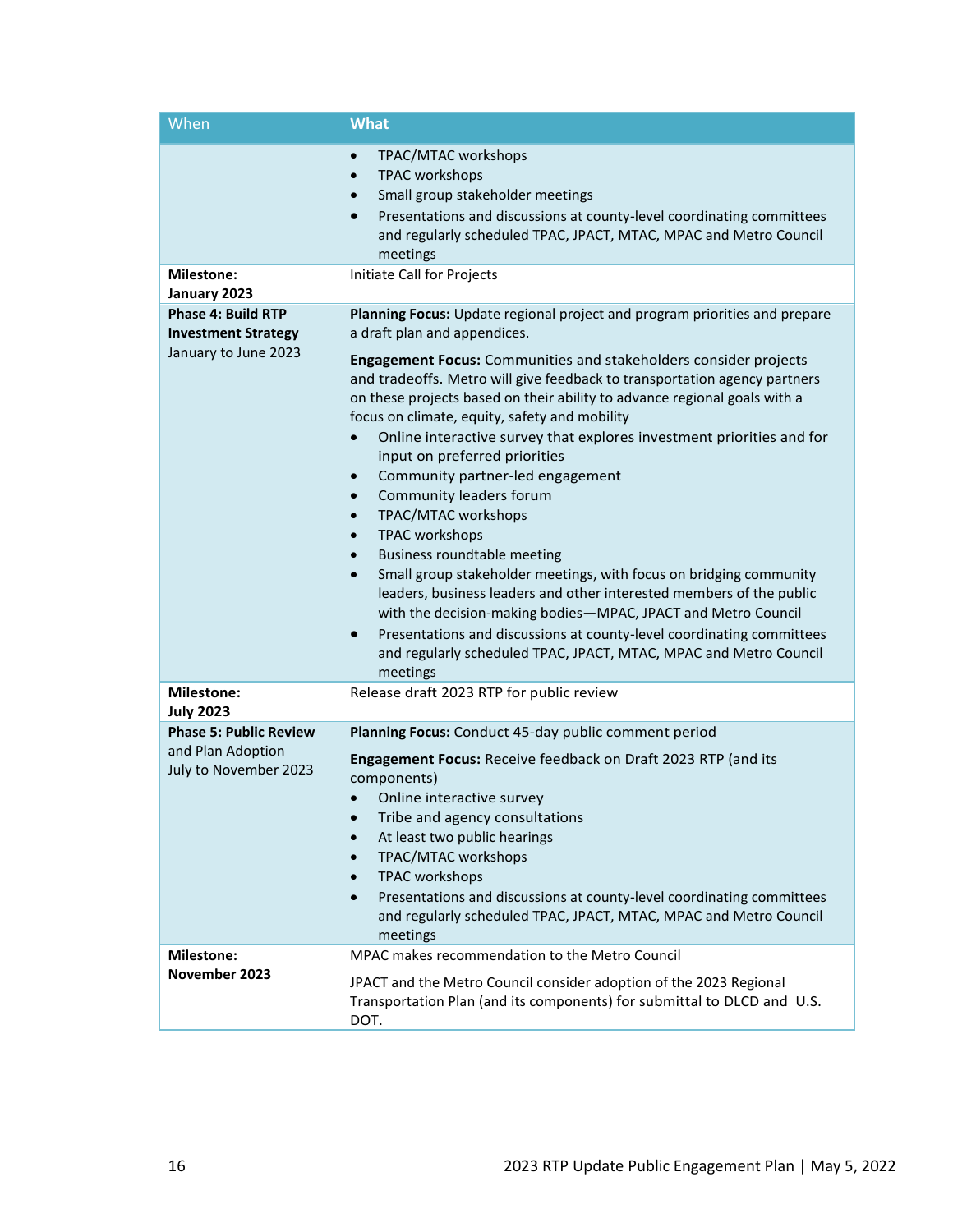## **HOW WE MEASURE SUCCESS**

Metro, led by an effort in the Parks & Nature Department, is working to develop an approach to measuring enagement that is consistent and aligned with Metro's Strategic plan to advance racial equity, diversity and inclusion. In the interim

| <b>Characteristics of a successful effort</b> |                                                                                                                                                                                                                            | <b>Performance measures</b> |                                                                                                                                                                                                                                                                                                                                                                                                                                                                                                                                                                                                                                                              |
|-----------------------------------------------|----------------------------------------------------------------------------------------------------------------------------------------------------------------------------------------------------------------------------|-----------------------------|--------------------------------------------------------------------------------------------------------------------------------------------------------------------------------------------------------------------------------------------------------------------------------------------------------------------------------------------------------------------------------------------------------------------------------------------------------------------------------------------------------------------------------------------------------------------------------------------------------------------------------------------------------------|
| 1.                                            | Key champions from the stakeholder<br>community emerge and gain momentum<br>within their communities for engaging<br>with RTP update process as a viable<br>activity for shaping the future of their<br>communities        | А.                          | At end of 2023 RTP process, contracted community<br>based organizations report that their organization<br>and/or the community members who they work<br>with have strengthened their capacity to advocate<br>for community transportation needs as a result of<br>the RTP process.                                                                                                                                                                                                                                                                                                                                                                           |
| 2.                                            | Meaningfully and successfully engages a<br>broad range of audiences, including<br>communities historically<br>underrepresented in Metro's decision---<br>making process.                                                   | В.                          | The project's public record reflects representative<br>and active participation by local and state public<br>agencies and business, freight, environmental and<br>public health leaders. A balance of qualitative and<br>quantitative information demonstrates that<br>participants in the 2023 RTP process represent<br>communities of color, people with limited English<br>proficiency, people with low incomes, people with<br>disabilities, older adults and youth in greater<br>Portland. Coordinate with community based<br>organizations involved in 2023 RTP for feedback<br>from participants on their experience engaging<br>during the 2023 RTP. |
| 3.                                            | Strengthens relationships with public<br>officials and community leaders across<br>the region and provides more options for<br>public officials to hear directly from their<br>networks of voters and community<br>leaders | C.                          | Community leaders are engaged throughout plan<br>development in collaboration with Metro staff.<br>Opportunities are provided for community leaders<br>to connect with public officials- either directly<br>from community leaders or indirectly, through<br>stories and comments shared by project staff,<br>depending on the preference of the participating<br>community members.<br>The demographics of participants demonstrates<br>regional diversity.                                                                                                                                                                                                 |
| 4.                                            | Elevates the lived experiences of people<br>in greater Portland to inform sound policy<br>decisions.                                                                                                                       | D.                          | Stakeholders and interested public have the<br>opportunity to understand how RTP policies can<br>advance safe and reliable transportation choices<br>that connect residents and visitors to jobs, schools,<br>families, parks and more through stories, at least<br>four times in the 2023 RTP process.                                                                                                                                                                                                                                                                                                                                                      |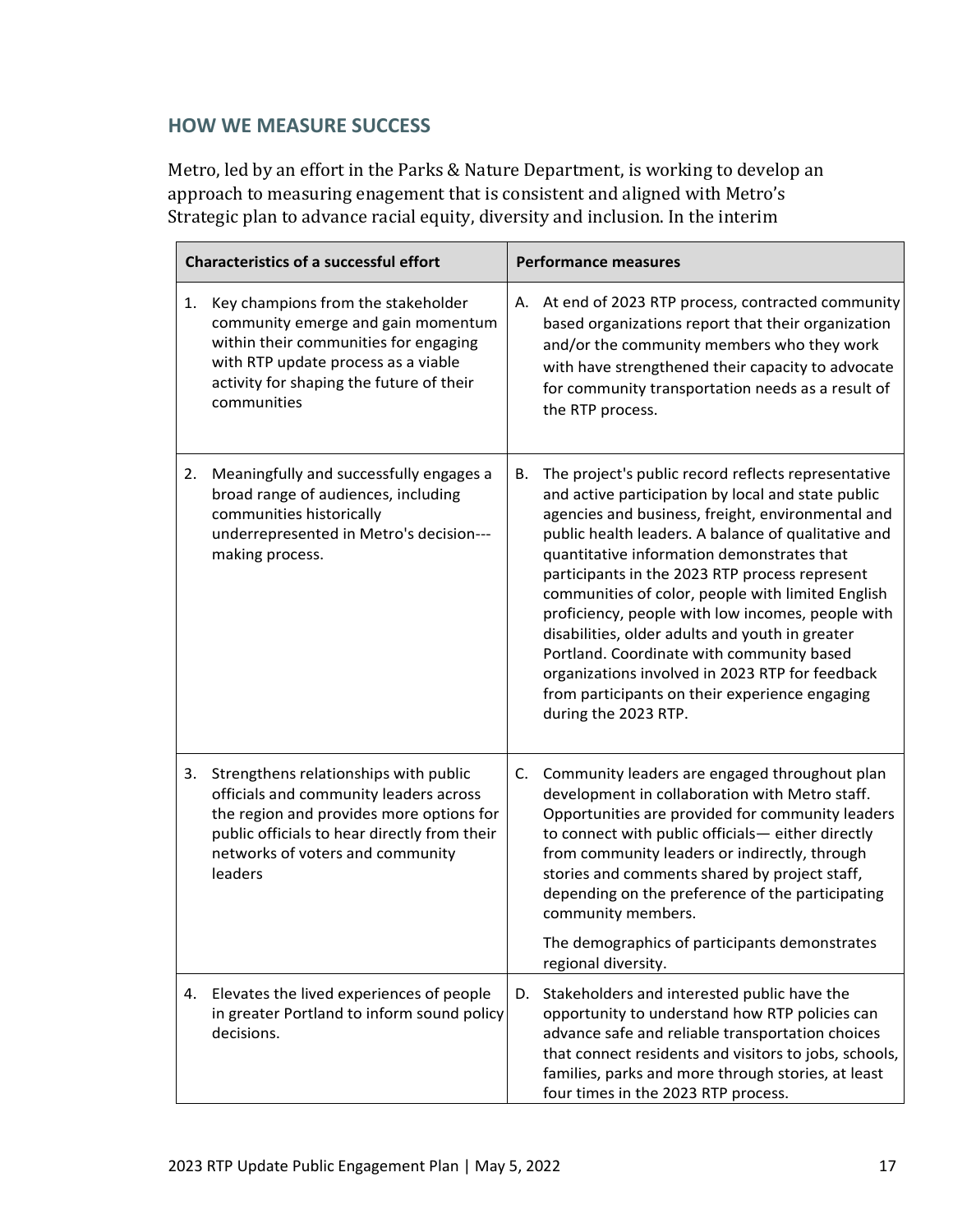# **ENGAGEMENT ROLES AND RESPONSIBILITIES**

| Policy partnerships: Council, JPACT and MPAC                                                                                                                                                                                                                                                                       | <b>Community partnerships: Partners and the</b>                                                                                                                                               |  |
|--------------------------------------------------------------------------------------------------------------------------------------------------------------------------------------------------------------------------------------------------------------------------------------------------------------------|-----------------------------------------------------------------------------------------------------------------------------------------------------------------------------------------------|--|
| Provide leadership and policy direction to staff<br>Build partnerships and collaborate<br>Engage partners and the public<br>Incorporate input from partners and the public                                                                                                                                         | public<br>Tell us about your experiences<br>traveling in theregion and the places<br>that are important<br>Provide community values, needs and                                                |  |
| <b>Technical partnerships: TPAC, MTAC and work</b><br>groups<br>Implement policy direction to update plan<br>Provide technical expertise<br>Keep decision-makers informed of progress<br>٠<br>Incorporate input from partners and the public<br>٠<br>Make recommendations to decision-makers                       | priorities<br>Provide ideas and solutions<br>Provide input and recommendations to<br>decision-makers                                                                                          |  |
| <b>Technical support: Metro staff</b><br>Implement policy direction to update plan<br>Provide technical expertise<br>Keep decision-makers informed of progress<br>$\bullet$<br>Incorporate input from partners and the public<br>٠<br>Make recommendations to decision-makers<br>and technical advisory committees | Community partnerships and engagement<br>activities will seek to strengthen public trust<br>and be more inclusive of historically<br>underrepresented communities, youth and<br>older adults. |  |